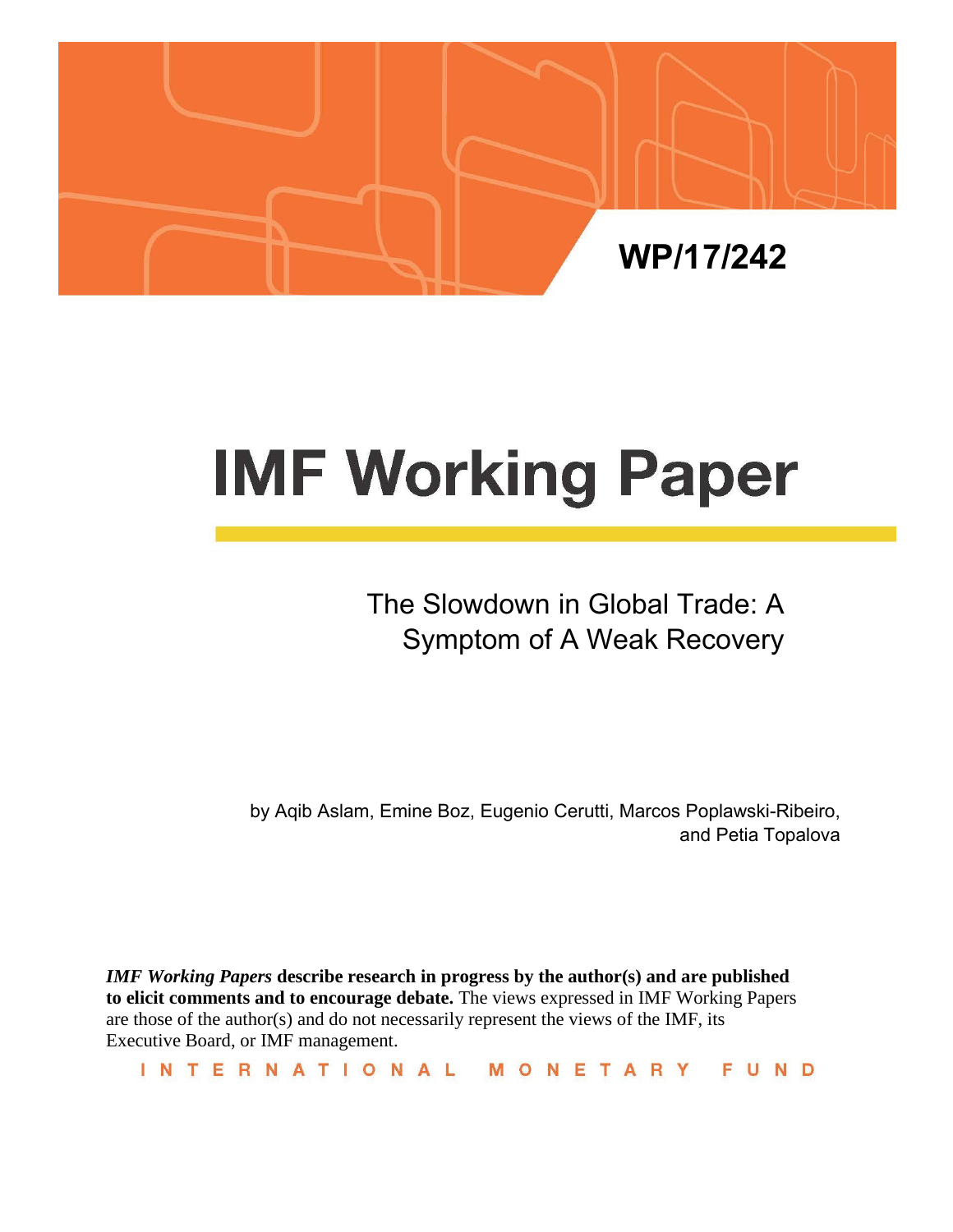## **IMF Working Paper**

#### Research Department

#### **The Slowdown in Global Trade: A Symptom of A Weak Recovery<sup>1</sup>**

## **Prepared by Aqib Aslam, Emine Boz, Eugenio Cerutti, Marcos Poplawski-Ribeiro, and Petia Topalova**<sup>2</sup>

Authorized for distribution by Oya Celasun

November 2017

*IMF Working Papers* **describe research in progress by the author(s) and are published to elicit comments and to encourage debate.** The views expressed in IMF Working Papers are those of the author(s) and do not necessarily represent the views of the IMF, its Executive Board, or IMF management.

#### **Abstract**

Global trade growth has slowed since 2012 relative both to its strong historical performance and to overall economic growth. This paper aims to quantify the role of weak economic growth and changes in its decomposition in accounting for the slowdown in trade using a reduced form and a structural approach. Both analytical investigations suggest that the overall weakness in economic activity, particularly investment, has been the primary restraint on trade growth, accounting for over 80 percent of the decline in the growth of the volume of goods trade between 2012–16 and 2003–07. However, other factors are also weighing on trade in recent years, especially in emerging market and developing economies, as evidenced by the non-negligible role attributed to trade costs by the structural approach.

JEL Classification Numbers: F1, F4, F10, F14, F17, F44

Keywords: International Trade, Globalization, Trade Policy, Investment

Author's E-Mail Address: [aaslam@imf.org,](mailto:aaslam@imf.org) [eboz@imf.org,](mailto:eboz@imf.org) [ecerutti@imf.org,](mailto:ecerutti@imf.org) [mpoplawskiribeiro@imf.org,](mailto:mpoplawskiribeiro@imf.org) [ptopalova@imf.org](mailto:ptopalova@imf.org)

<sup>1</sup> We thank Oya Celasun, Julian di Giovanni, Caroline Freund, Andrei Levchenko, Gian Maria Milesi-Ferretti, Brent Neiman, Maury Obstfeld, and Walter Steingress, as well as participants in the BNM-IMF-IMFER Conference on Globalization After the Crisis, IMF Brown Bag seminar and the 2016 ECB-BoF Workshop organized by the Task Force on Global Trade for helpful comments and suggestions. Ava Yeabin Hong, Hao Jiang, Evgenia Pugacheva, Rachel Szymanski, and Hong Yang provided excellent research assistance. The views expressed in this paper are those of the authors and do not necessarily represent those of IMF or IMF policy. An earlier version of much of the analysis presented in this paper was published in several sections of Chapter 2 of the October 2016 World Economic Outlook.

<sup>2</sup> All authors are at the International Monetary Fund.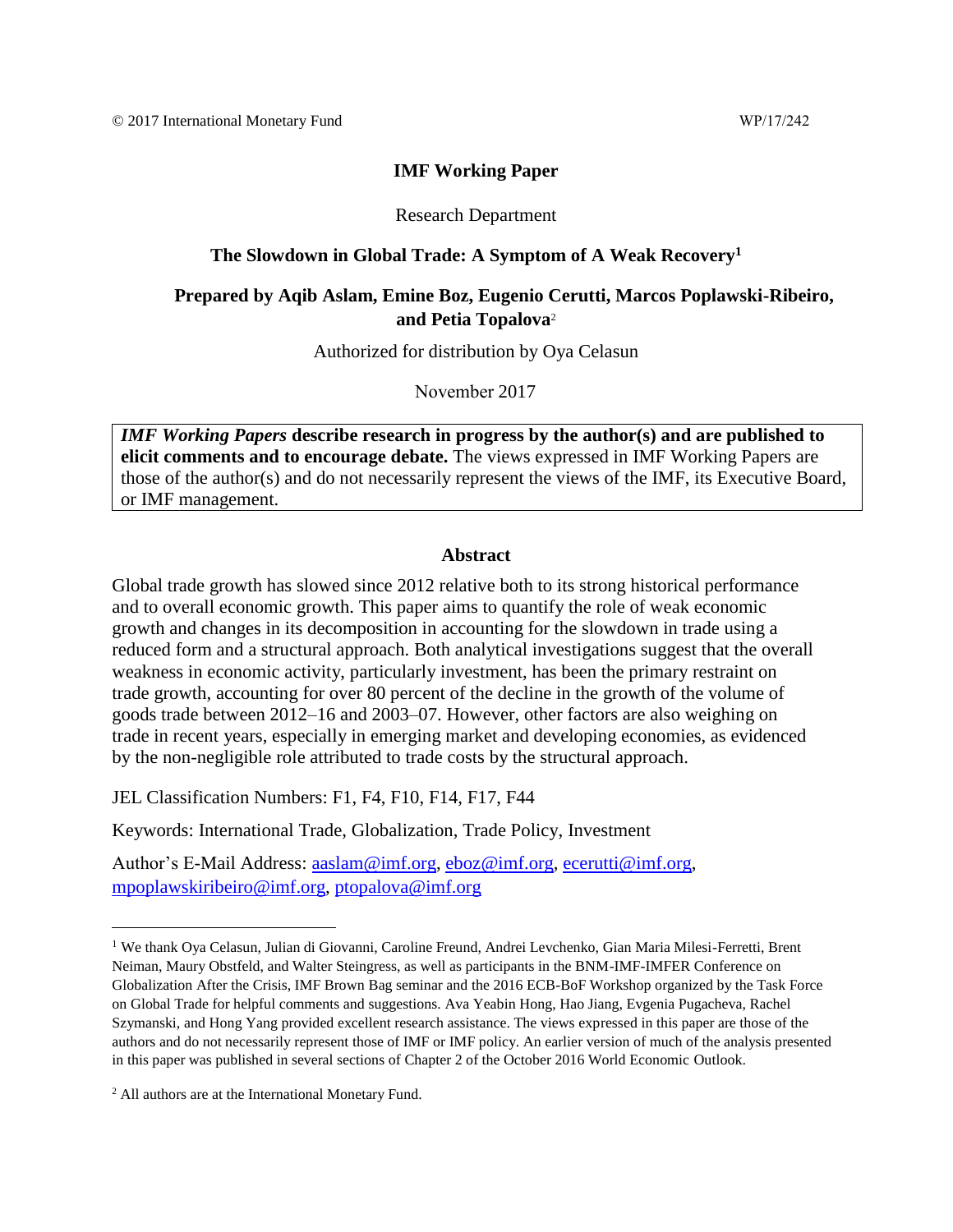| Contents                                                                                                                                                                                                                                                                                                                                                                                                                    | Page |
|-----------------------------------------------------------------------------------------------------------------------------------------------------------------------------------------------------------------------------------------------------------------------------------------------------------------------------------------------------------------------------------------------------------------------------|------|
|                                                                                                                                                                                                                                                                                                                                                                                                                             |      |
|                                                                                                                                                                                                                                                                                                                                                                                                                             |      |
|                                                                                                                                                                                                                                                                                                                                                                                                                             |      |
| III. The Role of Ouput and Its Composition: Insights from an Empirical Investigation 8                                                                                                                                                                                                                                                                                                                                      |      |
| IV. The Role of Demand Composition and Trade Costs: Insights from a Structural                                                                                                                                                                                                                                                                                                                                              |      |
|                                                                                                                                                                                                                                                                                                                                                                                                                             |      |
|                                                                                                                                                                                                                                                                                                                                                                                                                             |      |
| <b>Figures</b>                                                                                                                                                                                                                                                                                                                                                                                                              |      |
| 2. Trade in Values, Volumes, Across Country Groups, and Types of Products22<br>3. Empirical Model: Actual and Predicted Growth of Real Goods and Services Imports,<br>4. Empirical Model: Difference Between Actual and Predicted Growth of Real Growth<br>5. Empirical Model: Decomposing the Slowdown in Real Goods Imports Growth 25<br>6. Structural Model: Actual and Model Implied Evolution of Nominal Import-to-GDP | .24  |
| <b>Tables</b><br>8. Decomposing the Decline in Real Goods Import Growth: Full Sample 32<br>9. Decomposing the Decline in Real Goods Import Growth: Advanced Economies33<br>10. Decomposing the Decline in Real Goods Import Growth: Emerging Market and                                                                                                                                                                     |      |
|                                                                                                                                                                                                                                                                                                                                                                                                                             |      |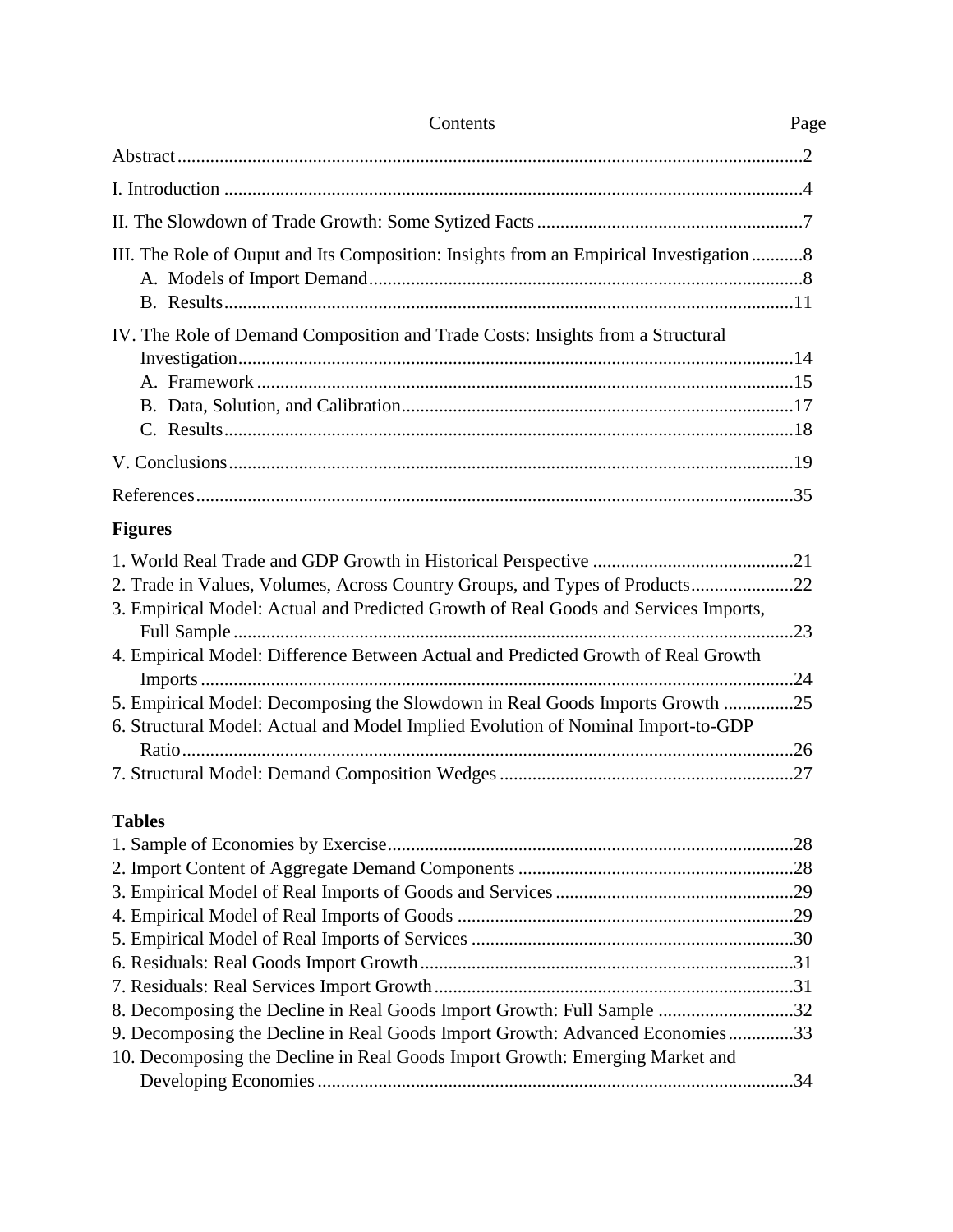#### **I. INTRODUCTION**

Global trade growth has decelerated significantly in recent years. After its sharp collapse and even sharper rebound in the aftermath of the global financial crisis, the volume of world trade in goods and services has grown by just over 3 percent a year since 2012, less than half the average rate of expansion during the previous three decades. The slowdown in trade growth is remarkable, especially when set against the historical relationship between growth in trade and global economic activity (Figure 1). Between 1985 and 2007, real world trade grew on average twice as fast as global GDP, whereas over the past five years, it has barely kept pace. Such prolonged sluggish growth in trade volumes relative to economic activity has few historical precedents during the past five decades.

The reasons for the weakness in global trade growth are still not clearly understood, yet a precise diagnosis is necessary to assess if and where policy action may help. How much of the waning of trade is a symptom of the generally weak economic environment? Private investment has remained subdued across many advanced and emerging market and developing economies in the aftermath of the global financial and European debt crises (see IMF, 2015), and China has embarked on a necessary process of rebalancing away from investment and toward more consumption-led growth. Many commodity exporters have cut capital spending in response to persistently weak commodity prices. Since investment relies more heavily on trade than consumption, Freund (2016) argues that an investment slump would inevitably lead to a slowdown in trade growth (see also Boz, Bussière, and Marsilli 2015 and Morel 2015, for example). Other factors could also be contributing to the trade slowdown. The waning pace of trade liberalization over the past few years and the recent uptick in protectionist measures could be limiting the sustained policy-driven reductions in trade costs achieved during 1985–2007, which provided a strong impetus to trade growth (Evenett and Fritz 2016; Hufbauer and Jung 2016). The formation of cross-border production chains may have slowed—possibly because their growth matured or because the cost of trade fell more modestly, or both—implying a slower expansion in such supply chain-related trade (Constantinescu, Mattoo, and Ruta 2015).

In this paper, we explore the reasons for the weakness in trade since 2012 using two complementary analytical approaches. <sup>3</sup> We first estimate a standard empirical model of demand for goods' imports to determine whether import growth at the country level has slowed by more than changes in aggregate demand components and relative prices would predict in recent years. Following Bussière et al (2013), we proxy import demand with the import-intensity-adjusted aggregate demand – a weighted average of investment, private and government consumption, and exports – to account explicitly for differences in the import content of the various aggregate demand components, and to capture the effect of changes in the overall strength of economic

<sup>&</sup>lt;sup>3</sup> Constantinescu, Mattoo and Ruta 2015 argue that the decline in trade growth relative to economic growth may have begun in the early 2000s. Since their finding hinges to a significant extent on the choice of measurement to aggregate global trade and GDP, we follow the vast majority of the literature and focus on the sharp decline in trade volume growth since the end of 2011 (see also Ollivaud and Schwellnus, 2015, and OECD, 2016).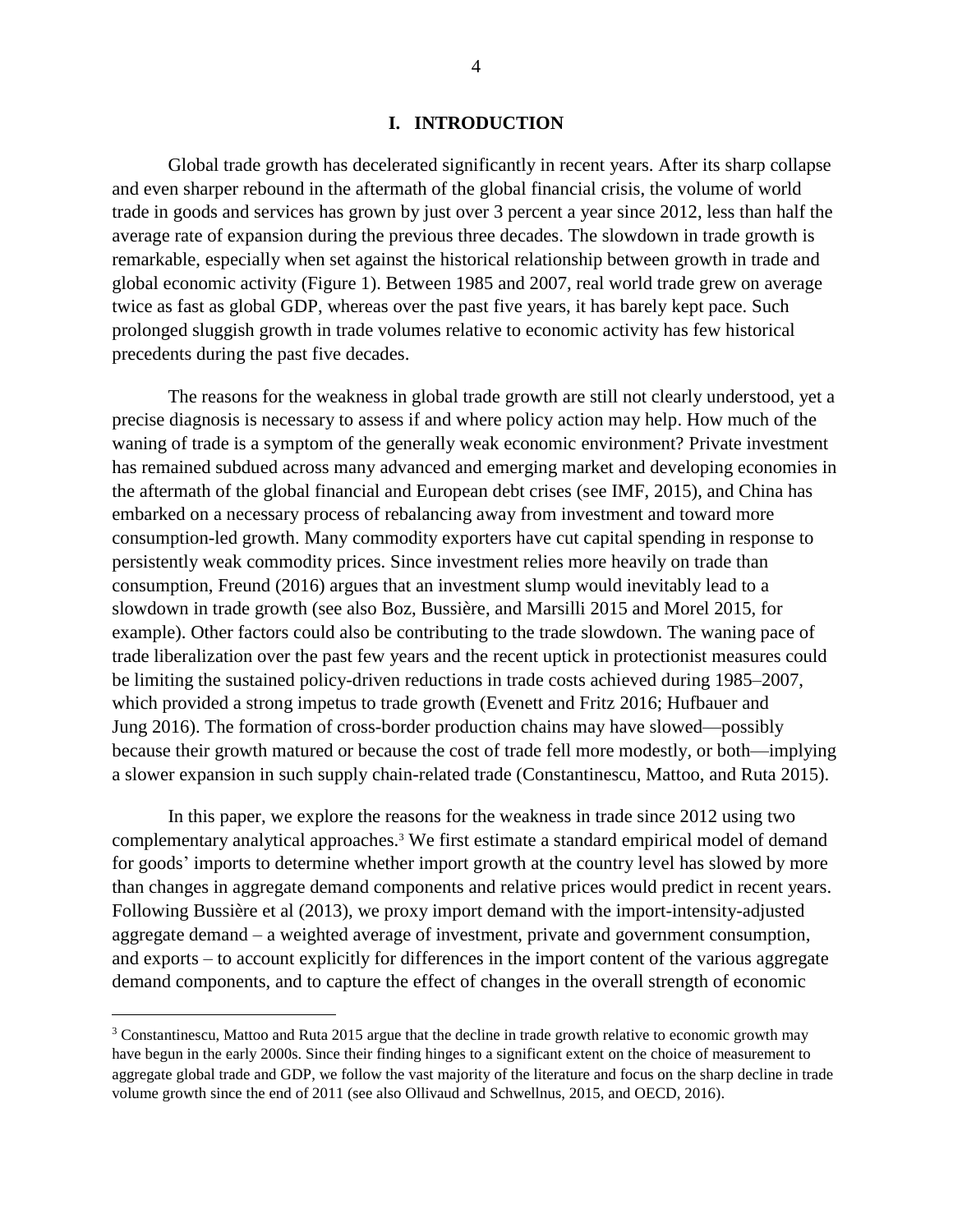activity and across its drivers. In light of the global nature of the trade slowdown, we further improve on the Bussière et al (2013) framework and aggregate more consistently across countries predicted changes in trade driven by domestic demand at home and in trading partners. A single country can take external demand for its goods as given, but for the world as a whole only the sum of individual countries' domestic demands determines global trade growth.

An even more suitable way to tackle the synchronised nature of the trade slowdown across countries is through the lens of a structural multi-country, multi-sectoral model of trade. In our second approach, we complement the empirical analysis by estimating a structural multicountry, multisector model inspired by Eaton et al. (2010, 2016). The analysis quantifies the importance of changes in the composition of demand and other factors, such as trade costs – broadly defined – in a global setting. The general equilibrium approach has an additional advantage as it allows the level of economic activity to respond endogenously to changes in trade patterns and trade costs, through their effects on prices of intermediate and consumption goods. This is a channel our empirical model is unable to capture.

We find that the overall weakness in economic activity appears to be a key restraint on trade growth since 2012. The empirical model of import demand, estimated separately for 150 economies over 1985–2016, suggests that from the perspective of an average individual country, a very large share of the decline in real import growth since 2012 can be traced to weaker investment and subdued export demand. World goods trade volume growth averaged 2.2 percent% in 2012–16, down from 8.1 percent in 1985–2007 and 9.0 percent in 2003–07. Our empirical model can predict over 80 percent of the 6.8 percentage points shortfall in real goods import growth since 2012 compared with 2003–07 and about 70 percent of the 5.9 percentage points shortfall compared to 1985–2007. These declines reflect slower overall growth, a change in the composition of economic activity away from more import-intensive components – namely, investment – and the synchronised nature of the growth slowdown across countries, which may be in part affected by trade. However, factors beyond the level and composition of demand are also weighing on trade growth, shaving up to 1¾ percentage points off global real import growth during 2012–16.

The general equilibrium model, estimated for 34 advanced and emerging market economies, similarly finds that changes in the composition of demand explain about 60 percent of the slowdown in the growth of the ratio of nominal goods to GDP in 2012–16 relative to 2003–07. At the same time, trade costs – which, in the model, encompass tariffs, non-tariff barriers, cross-border transportation costs, etc. – play a non-negligible role, accounting for close to a quarter of the slowdown. Their contribution to the decline in trade growth observed in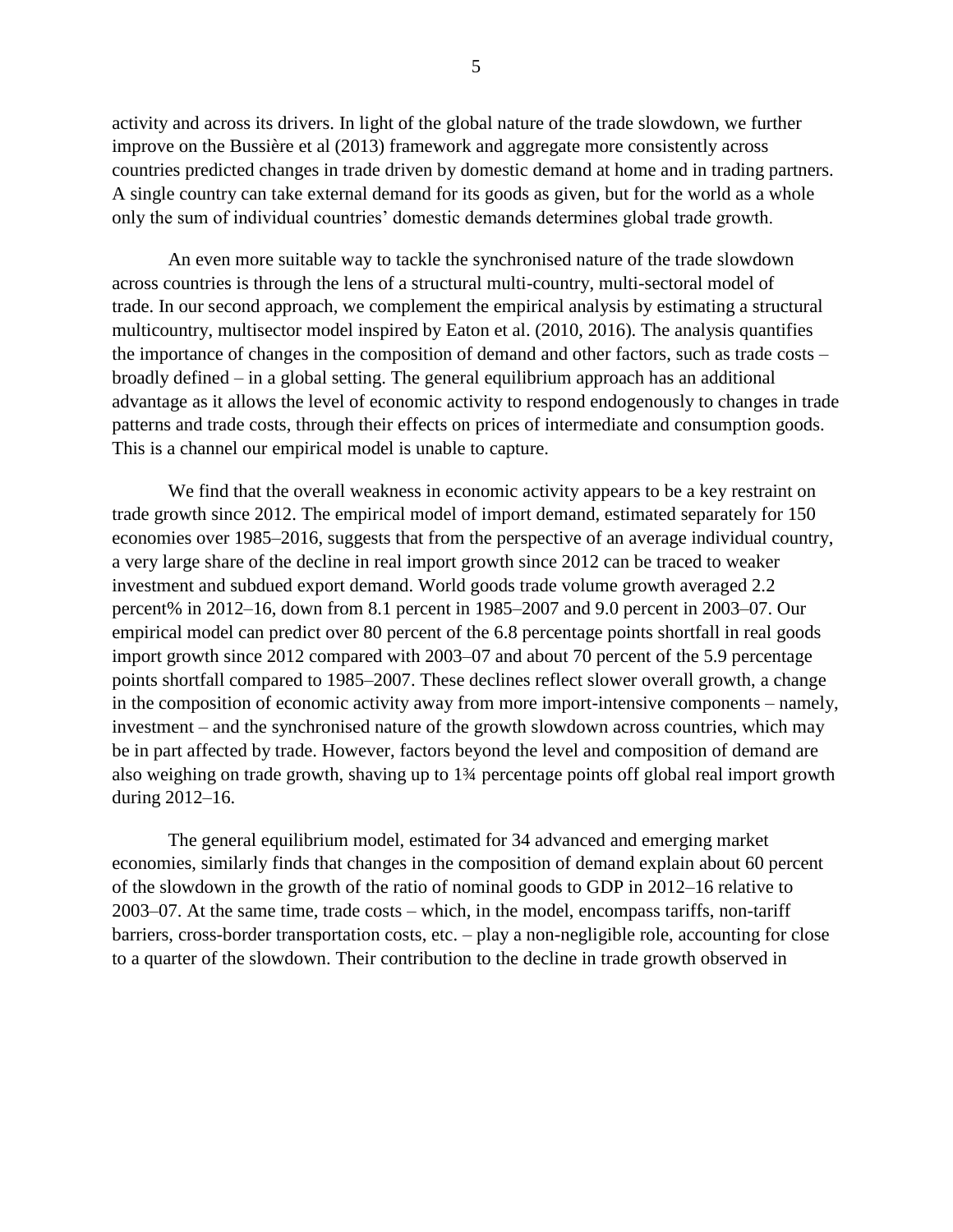emerging market economies is even larger. This mirrors the empirical model's finding of a more pronounced missing of trade growth since 2012 in emerging market and developing economies.<sup>4</sup>

It is important to emphasize from the outset that providing a precise quantification of the role of economic activity in the evolution of trade flows is inherently a difficult task. Demand for traded goods is clearly a function of economic growth, but international trade and trade policies can also shape economic activity by influencing firms' investment decisions, their access to intermediate inputs, production processes, and productivity. For example, the fading pace of trade liberalization since the early 2000s may have contributed to slow productivity growth, weak investment, and lackluster output growth in recent years. As in the vast majority of the trade literature, our empirical analysis focuses only on part of this complex web of relationships, as our primary goal is to establish whether recent trade dynamics are consistent with the observed level and composition of output growth given historical patterns of association. The structural analysis takes a more holistic approach as, in general equilibrium, the level of economic activity, production structure, and trade patterns are jointly determined by trade costs, preferences, and productivity. However, due to its stylized representation of the real world, the model is unable to capture all the channels through which trade may affect output.

Our study contributes to a growing literature that seeks to understand the behavior of trade around the global financial crisis and the associated "Great Trade Collapse"<sup>5</sup> , and in the recent slowdown period. <sup>6</sup> While a number of studies examine the role of weak growth and its composition in the decline in trade growth (see, for example, Amiti et al. (2016), ECB (2016), Kindberg-Hanlon and Young (2016), Morel (2015), Ollivaud and Schwellnus (2015)), our study is the first to complement a disaggregate empirical analysis for over 150 countries going back to 1985 and a multi-country general equilibrium approach. The latter is particularly suitable to understanding the trade slowdown given its widespread nature and in light of the existing feedback loops between international trade and economic activity.

In addition, we make a couple of methodological contributions. In our empirical analysis, we provide extensions to the Bussière et al. (2013) framework by using external demand predicted by trading partners' domestic demand, rather than actual exports. This extension allows us to more consistently aggregate predicted changes in trade driven by domestic demand at home

<sup>4</sup> Using disaggregated product and bilateral-sectoral trade flows, Aslam et al (forthcoming) attempt to disentangle the role of policy-related trade costs, such as tariff and non-tariff barriers, and changes in the pace of global value chain expansion in the global trade slowdown.

<sup>5</sup> See Baldwin 2009 and papers therein, Bussière et al (2013), Eaton et al. (2016), Levchenko, Lewis and Tesar (2010), among others.

<sup>6</sup> Hoekman 2015 and papers therein, ECB (2016), Kindberg-Hanlon and Young (2016), Lewis and Monarch (2016), OECD (2016), Ollivaud and Schwellnus (2015), Timmer et al. (2016), among others, examine the drivers of the global trade slowdown. Amiti et al. (2016) and Hong et al. (2016), on the other hand, examine the drivers of slowing trade in the case of the United States and China, respectively.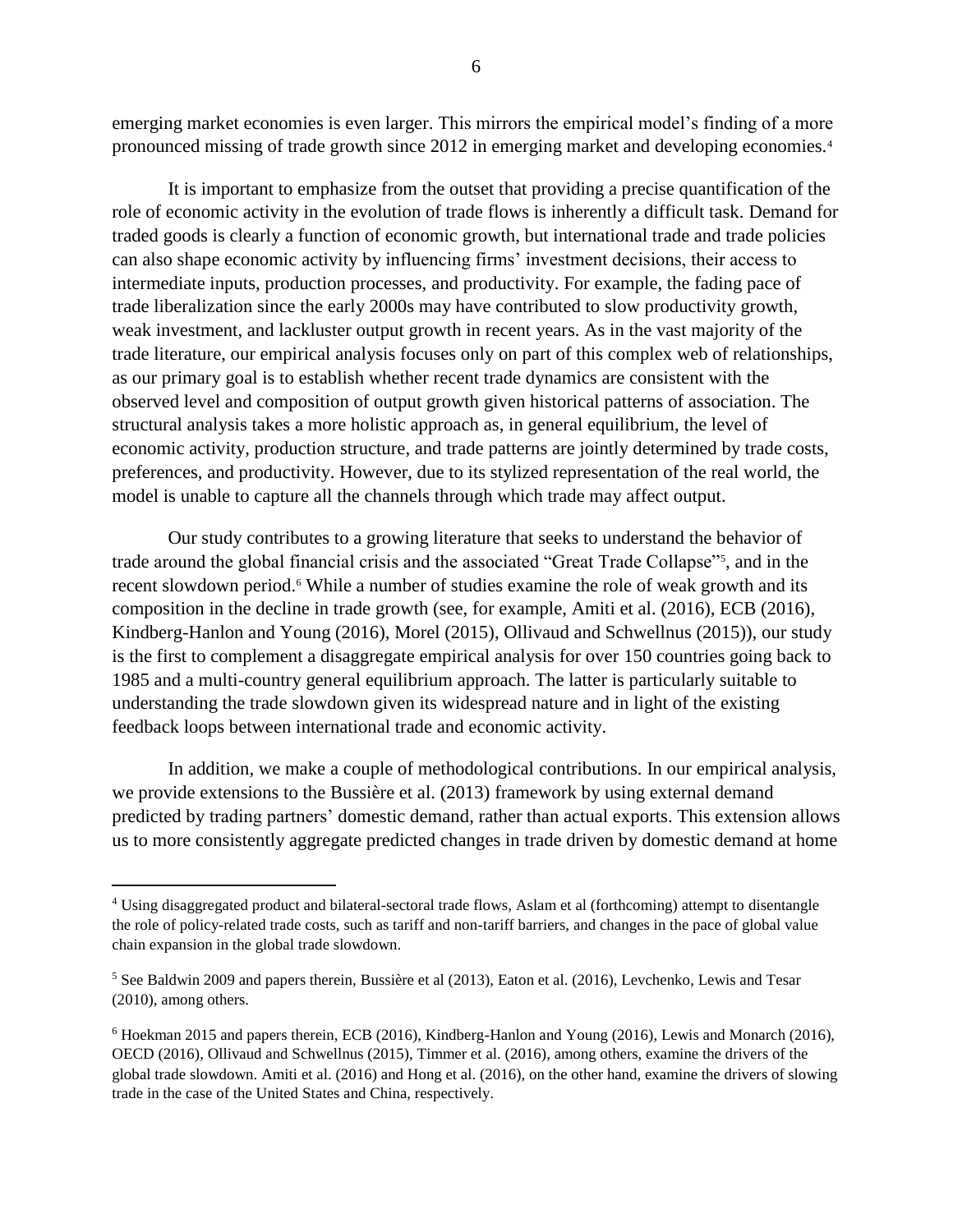and in trading partners, given the global nature of the slowdown. On the structural front, we extend the model of Eaton et al. (2010) by introducing a tradable commodities sector to be able tease out the role of the price and trade dynamics in this sector during the recent slowdown.

The rest of the paper is organized as follows. Section II starts by documenting the evolution of trade growth across various dimensions to establish the key stylized facts about the recent slowdown in trade. Section III discusses the analysis of the trade slowdown based on an empirical model of import demand, in order to quantify the role of economic activity and its composition. Section IV presents a structural multicountry, multisector model of production and trade, which allows us to measure the importance of changes in the composition of demand, and trade costs, among other factors. Section V concludes.

# **II. THE SLOWDOWN OF TRADE GROWTH: SOME STYLIZED FACTS**

An investigation into the evolution of global trade using annual data reveals several key patterns.<sup>7</sup>

- Unlike the great trade collapse, there is a marked difference in how trade has evolved since 2012, depending on whether trade is measured in real or nominal U.S. dollar terms. In real terms, world trade growth has slowed since the end of 2011; in nominal U.S. dollar terms, it has collapsed since the second half of 2014 due to the sharp drop in the price of oil and the strength of the U.S. dollar (Figure 2, panel 1).
- The slowdown in real trade growth has been widespread across countries, both in absolute terms and relative to GDP growth. Compared with the five years leading up to the global financial crisis, growth of goods and services imports during 2012–16 slowed in 142 of 169 countries. When measured relative to GDP growth, the slowdown occurred in 122 countries.
- The contours of the 2012–16 slowdown varied by broad country group and sector. Across country groups, the slowdown was sharp at the outset of the period in advanced economies following the euro area debt crises, but import growth picked up thereafter in line with the modest recovery in those economies. In emerging market and developing economies, the slowdown was initially milder, but became more severe during 2014–15, driven by weaker imports in China and macroeconomic stress in a number of economies.

<sup>7</sup> Data on total nominal and real trade for goods and services used in Section II and III are from the IMF's World Economic Outlook Database. Sectoral real trade flows which underpin figure 2, panel 5, are constructed from disaggregated data on trade values and quantities at the Harmonized Commodity Description and Coding Systems (HS) two-digit level from United Nations Commodity Trade Statistics database. See IMF (2016b) for more details.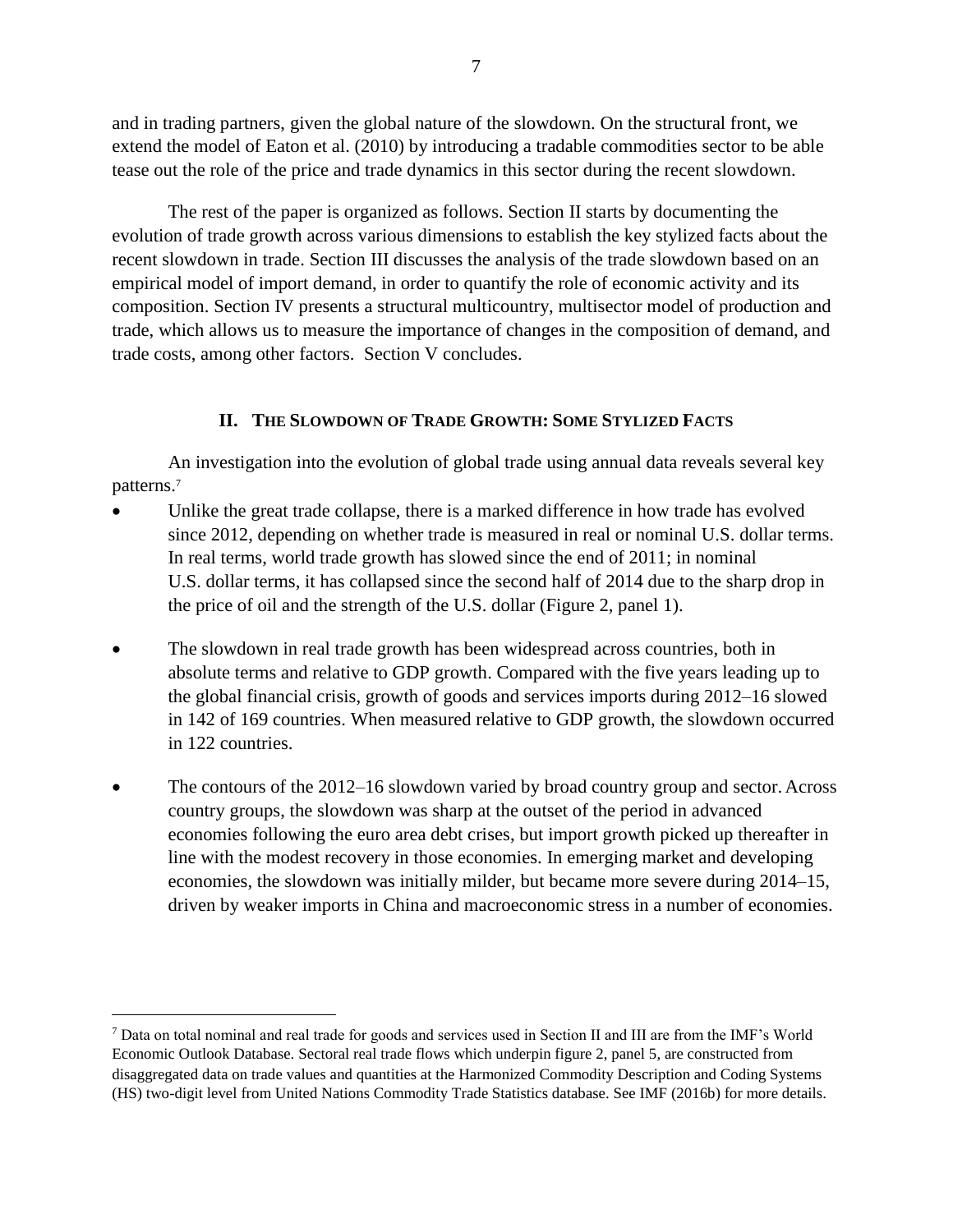There is a small recovery in emerging market and developing economies' imports during 2016, which was mostly driven by China. (Figure 2, panels 2 and 3).

• Across sectors, services trade remained more resilient than goods trade, as was the case during the global financial crisis (Figure 2, panel 4). Within goods, the decline in real trade growth was most pronounced for capital goods, followed by primary intermediate goods, and durable consumption goods. Trade in nondurable consumption goods, on the other hand, held up relatively well (Figure 2, panel 5). The sharper slowdown of trade in capital and durable consumption goods (including cars and other nonindustrial transportation equipment), which is a large part of investment expenditures, points to the potential role of economic activity, particularly investment weakness, in holding back global trade growth in recent years.

### **III. THE ROLE OF OUTPUT AND ITS COMPOSITION: INSIGHTS FROM AN EMPIRICAL INVESTIGATION**

To gauge the role of economic activity and shifts in its composition in an empirical framework, we examine the historical relationship between import volumes of goods and services and aggregate demand during 1985–2016 to predict a country's import growth from observed fluctuations in its domestic expenditures, exports, and relative prices. We then compare the predicted import growth with actual trade dynamics to assess whether trade has been unusually weak since 2012 given its historical relationship with economic activity.

#### **A. Models of Import Demand**

We begin by estimating a standard import demand model that links import volume growth of goods and services separately to growth in demand, controlling for relative import prices. As discussed in Levchenko, Lewis, and Tesar (2010), an import demand equation, which relates growth in real imports to changes in absorption and relative price levels, can be derived from virtually any international real business cycle model. The exact empirical specification is:

$$
\Delta \ln M_{c,t} = \delta_c + \beta_{D,c} \Delta \ln IAD_{c,t} + \beta_{P,c} \Delta \ln P_{c,t} + \varepsilon_{c,t},
$$
\n(1)

in which  $M_{c,t}$ , IAD<sub>c,t</sub>, and  $P_{c,t}$  denote, respectively, real imports, aggregate demand, and relative import prices of country  $c$  in year  $t$ . Relative import prices are defined as the ratio of the import price deflator to the GDP deflator.

Most studies typically use a country's GDP or domestic demand as a proxy for aggregate demand (absorption). In contrast, the analysis here follows the innovation of Bussière et al (2013) and computes the import-intensity-adjusted aggregate demand (IAD), as a weighted average of traditional aggregate demand components (private consumption, government spending, investment, and exports). This approach explicitly accounts for differences in the import content of the various aggregate demand components and captures the effect of changes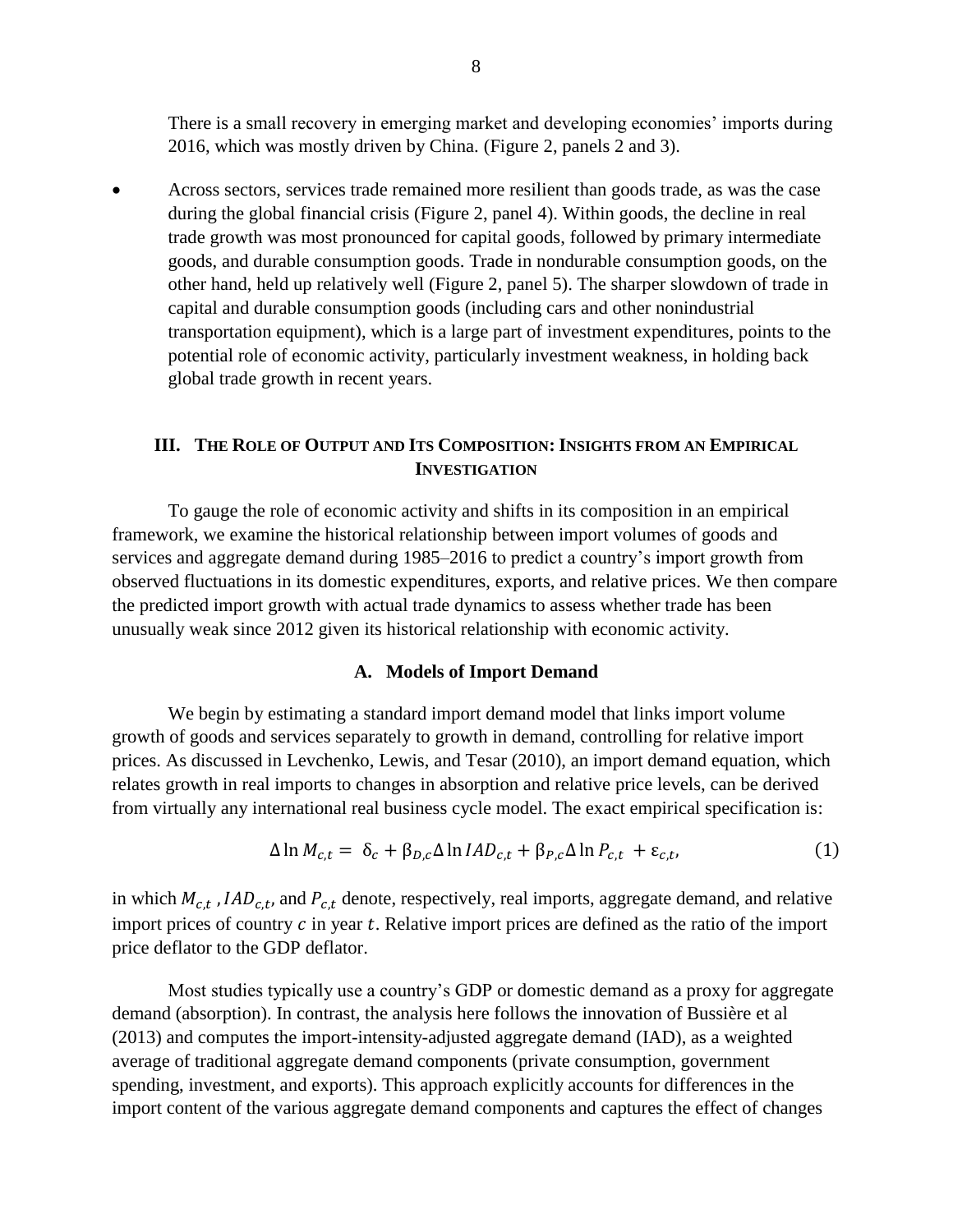in the overall strength of economic activity and across its drivers. The latter is especially important in the study of the global trade slowdown. Investment, together with exports, has a particularly rich import content, and it has been weak in many advanced economies still recovering from the global financial and European debt crises. It has also decelerated significantly in many emerging market and developing economies, including in China, which is undergoing a rebalancing of its economy away from investment.

As in Bussière et al (2013), import-intensity-adjusted demand is computed for each country  $c$  as:

$$
IAD_{c,t} = C_{c,t}^{\omega_c} G_{c,t}^{\omega_d} I_{c,t}^{\omega_l} X_{c,t}^{\omega_x},
$$
\n(2)

in which  $\omega_k$  is the import content of each of the expenditure components for  $k \in \{C, G, I, X\}$ , normalized to sum to 1. Import content is computed from the harmonized Eora Multi-Region Input-Output (MRIO) country-specific tables averaged over 1990–2011.<sup>8</sup> Similar to patterns described by Bussière et al (2013), Table 2 shows that there are significant differences in the usage of imports across aggregate demand components.<sup>9</sup> Investment and exports have a much richer import content compared with consumption and government spending.

In addition to the measure proposed by Bussière et al (2013), we estimate two alternative models of import demand using: (1) IAD including only the domestic components of aggregate demand (domestic  $IAD$  or " $DIAD$ "), and (2) domestic  $IAD$  and exports predicted by trading partners' domestic  $IAD$  (also referred to as " $DIAD + X$ "). We use these alternative models, since we would like to isolate the drivers of a slowdown in trade, which is widespread across countries. While a single country can take external demand for its goods and services as given, for the world as a whole, only the sum of individual countries' domestic demand determines global import growth.

In the first alternative model, absorption is proxied by import-intensity-adjusted demand

<sup>&</sup>lt;sup>8</sup> Import intensities evolve over time, in response to changing trade costs and international production fragmentation. As the goal of our analysis is to quantify the importance of these other factors in the recent trade slowdown, we use the average import content for each country. It is also worth noting that if import intensity were perfectly measured in each period and the import intensity weights were allowed to vary over time, the model would be able to fully account for the level of imports (although not their growth rates).

<sup>9</sup> See IMF 2015b, Jääskelä and Mathews 2015, Morel 2015, Hong and others 2016, and Martinez-Martin 2016 for further examples of analysis of trade growth based on import-intensity-adjusted aggregate demand, with substantially smaller samples of countries.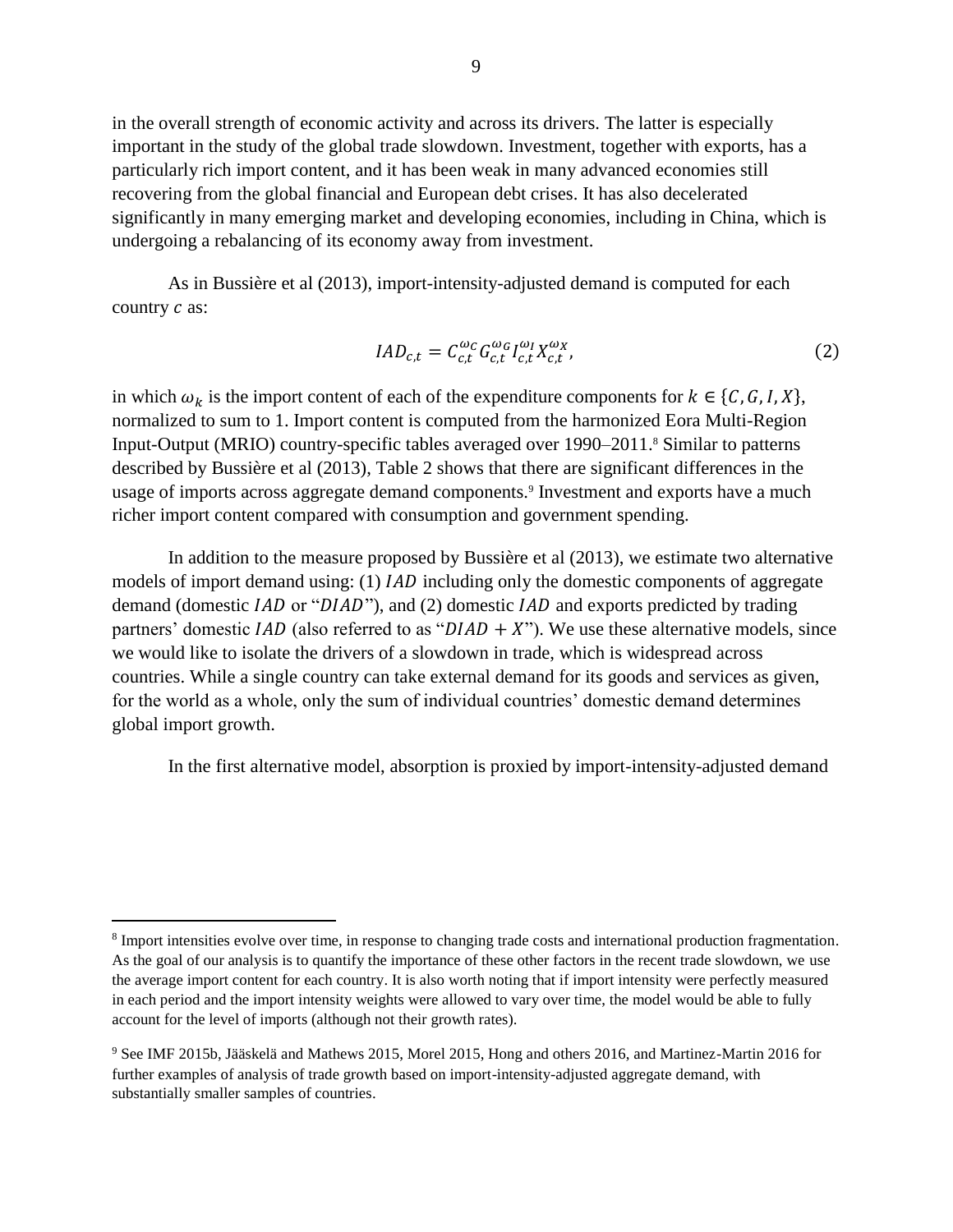using only the domestic components of aggregate demand, namely:

$$
DIAD_{c,t} = C_{c,t}^{\omega_{C_1}} G_{c,t}^{\omega_{G_1}} I_{c,t}^{\omega_{I_1}},
$$
\n(3)

and the following equation is estimated:

$$
\Delta \ln M_{c,t} = \delta_c + \beta_{DD,c} \Delta \ln D I A D_{c,t} + \beta_{P,c} \Delta \ln P_{c,t} + \varepsilon_{c,t}.
$$
\n(4)

In the second alternative, absorption is proxied by  $DIAD$  and exports, predicted by trading partners' DIAD,  $\Delta \widehat{\ln X}_{c,t}$ . To compute the latter, we first estimate equation (4) and recover the model-predicted import growth for each country,  $\Delta \ln \widehat{M_{c.t.DIAD}}$ . We then construct a measure of external demand as the trade-weighted average of partners'  $\Delta \ln \widehat{M_{c,t,DIAD}}$  and estimate a model of export demand using this measure as a proxy of the demand for a country's exports:

$$
\Delta \ln X_{c,t} = \delta_c^X + \beta_{D,c}^X \sum_{c,t,p} \Delta \ln \widehat{M_{p,t,DIAD}} + \beta_{P,c}^X \Delta \ln P_{c,t}^X + \varepsilon_{c,t}^X. \tag{5}
$$

The procedure then recovers predicted export growth for each country  $\Delta \widehat{\ln X}_{c,t}$ . Finally, a country's import growth is modeled as:

$$
\Delta \ln M_{c,t} = \delta_c + \beta_{DD,c} \Delta \ln D I A D_{c,t} + \beta_{DX,c} \Delta \widehat{\ln X}_{c,t} + \beta_{P,c} \Delta \ln P_{c,t} + \varepsilon_{c,t}.
$$
 (6)

Tables 3–5 present the results from estimating equations (1), (4), and (6) for growth of real overall imports, as well as separately for goods and services. The period of analysis is 1985– 2016, though data are not available for all countries in all years. As in Bussière et al (2013), the baseline specification assumes that import growth depends only on the contemporaneous growth rate of the explanatory variables; however, the findings discussed in this paper are robust to the inclusion of lags of the dependent and explanatory variables' growth rates to allow for richer dynamics.

For comparison with other studies, we first estimate equation (1) in a panel framework - in other words, where all the countries in the sample are pooled, and the same elasticities of import growth with respect to its determinants are imposed across countries (see columns (1), (5), and (9)). The remaining columns of Tables 3-5 report the mean and the interquartile range of the estimated coefficients from a country-by-country estimation.

The regression results demonstrate that estimating the import demand model separately for each country is noticeably superior to estimation in a panel framework (compare, for example, the R-squared reported in column (2) versus column (1)). This is due to the substantial variation in the income elasticity of imports across countries. On average, advanced economies' imports have higher income elasticity than do those of emerging market and developing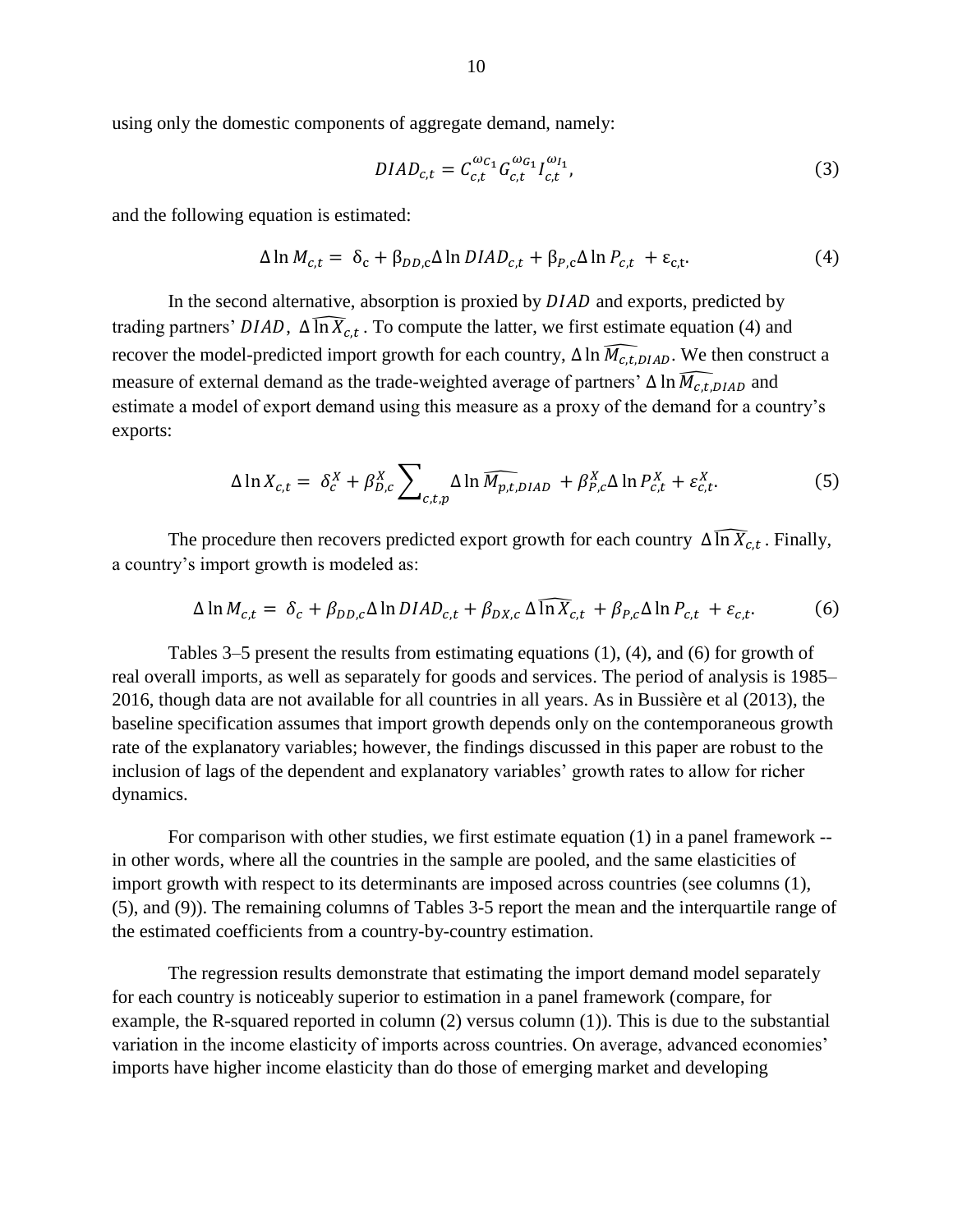economies, particularly in the case of goods imports.<sup>10</sup> In light of this finding, in the remainder of this paper, we discuss results based on a country-by-country estimation of import demand models. Tables 3-5 also highlight the more limited ability of measures of import demand based solely on the domestic components of aggregate demand (columns (3), (7), and (11)) to explain the variation in import growth observed in the data.

#### **B. Results**

Figure 3 depicts the actual evolution of import growth over the 1985-2016 period and the predicted growth based on the three benchmark models described above. For both goods and services, the empirical models' predictions closely track the dynamics of actual import growth until 2012 particularly when predicted values are calculated using the  $IAD$  measure based on all four aggregate demand components instead of only those for domestic demand. The figure does reveal, however, that after 2012, the annual growth of real goods imports was consistently lower than any of the model-based benchmarks. For services, the actual and predicted import growth series remain close to each other for the entire period.

To examine more rigorously whether trade growth in the 2012–16 period is out of the ordinary, we pool the residuals  $\hat{\epsilon}_{c,t}$  from estimating equations (1), (4), and (6) for each country in the sample and estimate the following specification:

$$
\widehat{\varepsilon_{c,t}} = \theta \text{Const}(1 - D_{2012 - 16,t}) + \tau \text{Const}(D_{2012 - 16,t}) + \varsigma_{c,t},\tag{7}
$$

where  $D_{2012-16,t}$  is an indicator that takes the value of 1 for  $t \in$ 

 $\overline{a}$ 

 $\{2012, 2013, 2014, 2015, 2016\}$ . The coefficients  $\theta$  and  $\tau$  capture the average value of the residuals during the 1985–2011 and 2012–16 periods, respectively. Regressions are weighted by countries' nominal import shares (in U.S. dollars) to more accurately capture the deviations from predicted growth for the world as a whole (or groups of countries).<sup>11</sup>

Tables 6 and 7 present the regression results for goods and services real import growth, respectively. Similar to the patterns depicted in Figure 3, Panel 1, for goods imports, the residuals are, on average, significantly less than zero across all samples and specifications in 2012–16, implying that indeed goods import growth is "missing" at the global level during the recent slowdown period (see columns 1-3). The extent of "missing" goods import growth varies across advanced and emerging market and developing economies, with emerging market and developing economies having significantly larger (in absolute value) residuals. According to the baseline specification, which proxies import demand with " $DIAD + X$ "—equation (6), residuals

 $10$  This finding is in line with Slopek (2015) who demonstrates that the shift in relative growth from advanced towards emerging market economies can account for much of the decline in the global trade elasticity in light of the lower income elasticity of trade of the latter.

 $11$  The findings discussed below are robust to the inclusion of country fixed effects in equation (8) or to clustering the standard errors by country.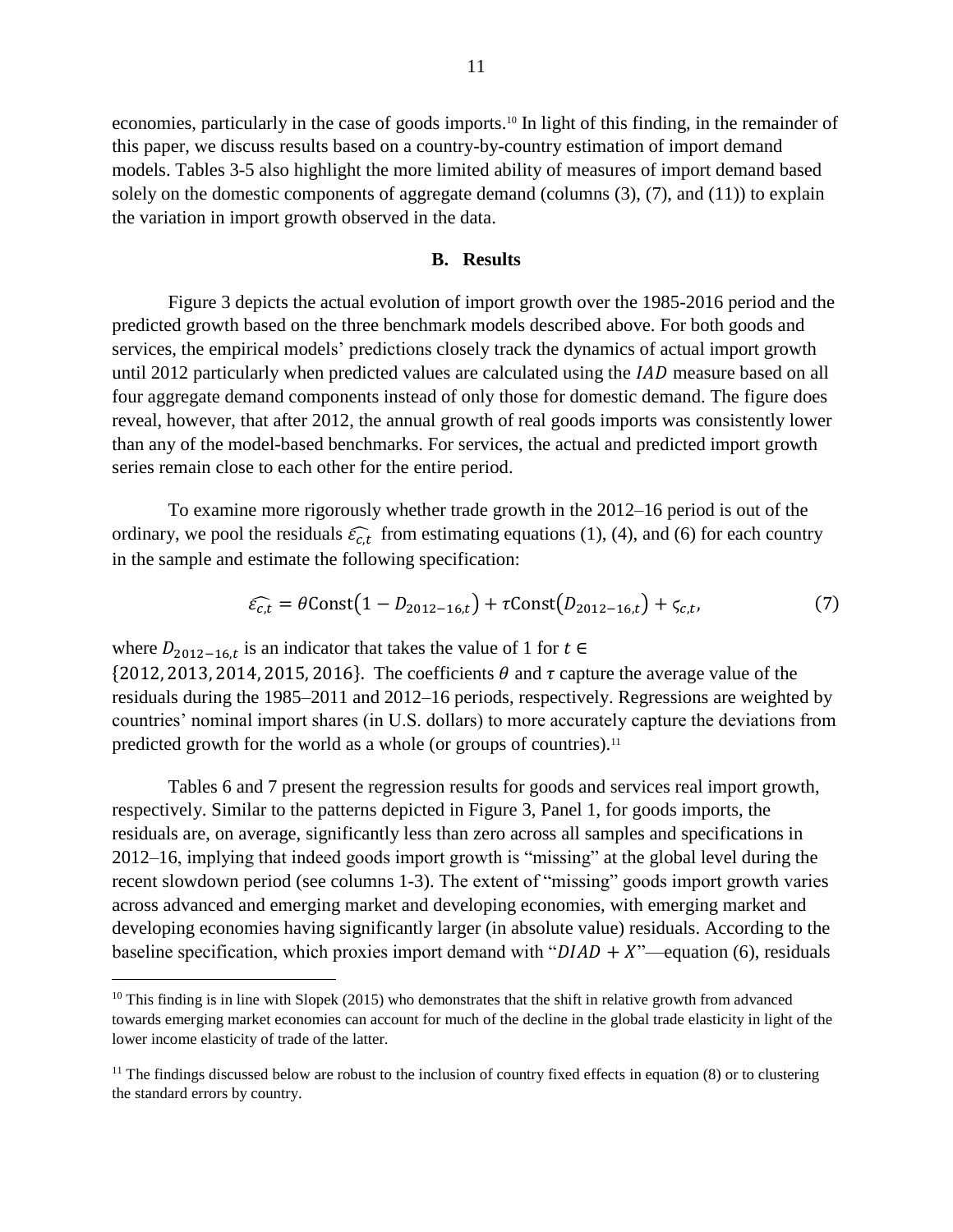in columns (3), (6), and (9) in Table 6—the missing goods import growth amounted to about 1 percentage point in advanced economies, 3 percentage points for emerging market and developing economies, and 1¾ percentage point for the world as a whole (see also Figure 4). In the case of services, there is no robust evidence of an unexplained slowdown in import growth during the  $2012-16$  period for the world as a whole.<sup>12</sup>

The results are also consistent with the time profile of the trade slowdown across countries discussed in Figure 2 in the previous section. In Figure 4, we present the average residuals for the whole sample, as well as for advanced and emerging market economies, separately for each years post 2012. For advanced economies, the unpredicted slowdown in import growth occurred in 2012. Since then, goods import growth has recovered and is close to model-predicted values on average (Figure 4, panel 2). For emerging market and developing economies, the missing goods import growth is larger and has become more pronounced over time (Figure 4, panel 3).

Overall, these results suggest that the strength of economic activity and its composition are unable to fully account for the slowdown in goods import growth beginning in 2012, especially in emerging market and developing economies. But how much of the observed decline in trade growth can be explained by the empirical models discussed above?

To answer this question, we decompose the observed slowdown in goods import growth rates between the period prior to the global financial crisis and during 2012-16. We take both a long view (1985–2007) and a short view (2003–07) of the precrisis period, comparing each of these intervals with 2012–16 to establish what share of the slowdown the empirical model could and could not match. We further allocate the predicted slowdown into the shares attributable to the different aggregate demand components.

Figure 5 and Tables 8-10 present the actual and predicted change in average real goods import growth between 2012–16 and the two benchmark periods using two of the empirical models. The model which relies on all four aggregate demand components – the most relevant from an individual economy's perspective which takes demand from its exports as given – can account for 86 percent of the observed decline in import growth between 2003–07 and 2012–16, and 84 percent of the observed decline in import growth between 1985–2007 and 2012–16. The lion's share of the slowdown can be traced to declines in investment and export growth, especially if we focus on the slowdown relative to 2003–07, when capital spending in many

 $12$  These findings are also robust to controlling for the role of uncertainty, global financial conditions, and financial stress in the economy when analyzing the import demand model residuals. Table 9 present the results from the estimation of equation (8) augmented to include these variables. The finding of unexplained negative real goods import growth residuals during 2012–15 are robust to this alternative specification.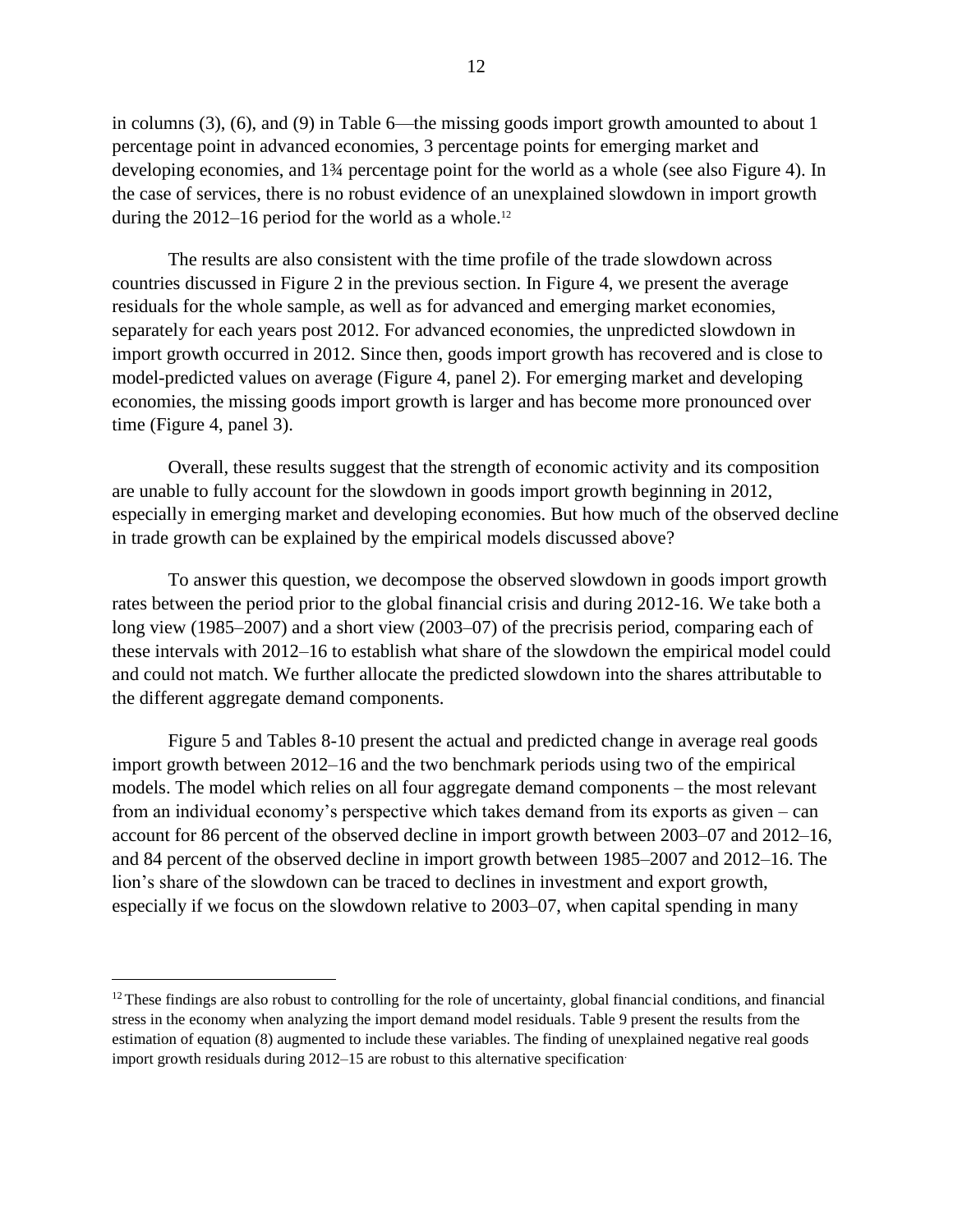emerging market and developing economies, including China, was growing at an unusually brisk pace.

The importance of changes in export growth as a driver of the slowdown of import growth in individual economies reflects two factors: (1) the tight linkages between a country's imports and exports as production processes become increasingly fragmented across borders, and (2) the globally synchronized weakness in economic growth in recent years. These two factors have contributed to the widespread nature of the trade growth slowdown across countries and have amplified its magnitude.

To trace the role of domestic demand in the *global* trade slowdown, we break down for each country the share of the decline in import growth accounted for by its exports into: (1) the predicted value of its trading partners' import demand, attributable to domestic demand; (2) the predicted value of its trading partners' import demand, attributable to exports; and (3) a residual portion unaccounted for by the model. Iterating in this fashion, it is possible to fully allocate the global goods import slowdown to domestic demand components and an unpredicted portion as depicted in the middle bar of each panel of Figure 5. This procedure reveals that, for the world as a whole, changes in economic activity can account for over 80 percent of the decline in the global goods import growth rate. The unpredicted portion of the slowdown in global goods import growth is larger than for the average economy, as impediments to trade at the individual country level are compounded in the aggregate. Using the import demand model based on domestic IAD and exports predicted by partners' domestic IAD yields a very similar pattern as revealed in the right bar of the panels in Figure 5 and columns (9)–(15) of Tables 8–10.

There are important differences in the empirical models' ability to predict the slowdown in trade across broad country groups. In advanced economies, over 90 percent of the decline in import growth in 2012-16 relative to 2003-07 can be ascribed to changes in economic activity. In emerging market and developing economies, the empirical model can predict a notably smaller share of the trade slowdown., suggesting that other factors are also at play.

Ultimately, the empirical exercise reveals that the slowdown in goods import growth during 2012–16 is not just a symptom of weak activity. Over 80 percent of the global trade slowdown can be traced to the combined effect of slower overall growth, a change in the composition of economic activity away from more import-intensive components—namely, investment—, and the synchronized nature of the growth slowdown across countries, which may be in part effected via trade. However, at the global level, goods import growth rates during 2012–16 have fallen short by about 1¾ percentage points on average relative to what would be expected based on the historical relationship between trade flows and economic activity. This is not a trivial amount: the level of real global goods trade would have been 8 percent higher in 2016 had it not been for this missing trade growth.

The empirical approach described above is well established in the literature, but carries two important caveats. First, as previously discussed, it focuses narrowly on only one side of the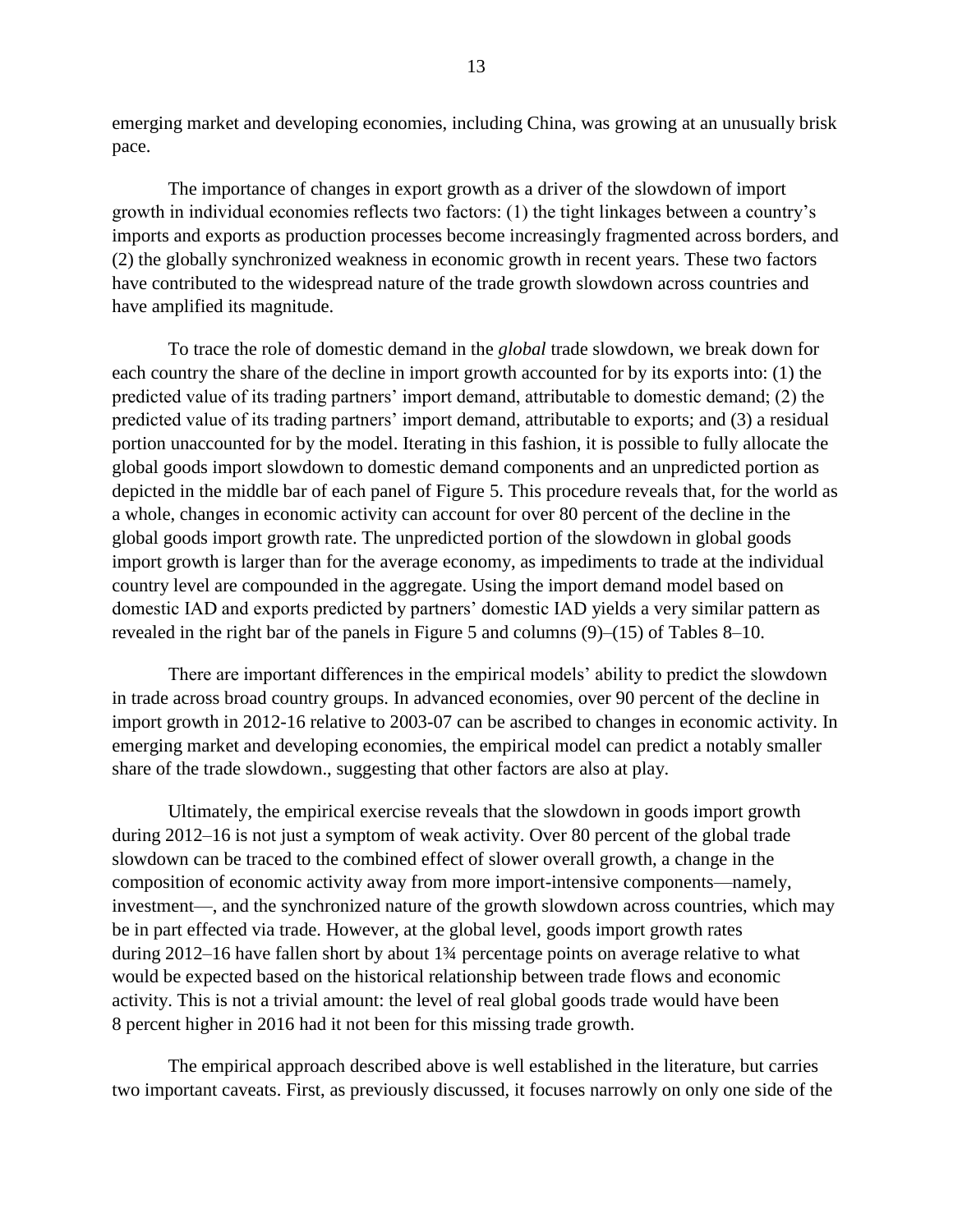relationship between economic activity and trade: the link from the former to the latter. Other factors can simultaneously affect economic activity and trade, in particular, trade policies. Not taking these into account would likely lead to an upward bias in the estimated role of economic activity in predicting trade flows. In an extended robustness check, we establish that this bias is likely small.<sup>13</sup>

Second, as a partial equilibrium analysis—the empirical model takes each country's external demand as given—it is insufficient on its own to analyze a synchronized trade slowdown across many countries. While we have presented alternative specification that overcome this limitation, an even more suitable way to capture the synchronized nature of the trade slowdown is through the lens,of a multicountry general equilibrium structural model. The general equilibrium approach also allows for an endogenous response of the level of economic activity and output to changes in trade patterns and trade costs through their effect on intermediate and consumption goods' prices, thus addressing partially the first limitation of the empirical approach as well.<sup>14</sup>

# **IV. THE ROLE OF DEMAND COMPOSITION AND TRADE COSTS: INSIGHTS FROM A STRUCTURAL INVESTIGATION**

In this section, we examine the slowdown in the growth of trade in goods relative to GDP growth in nominal terms by adapting the multisector, multicountry, static model of production and trade in Eaton et al (2010). <sup>15</sup> Since this is a general equilibrium model, which endogenously computes equilibrium wages and prices, the main object of interest is nominal import growth in relation to GDP growth.

## **A. Framework**

In our framework, countries trade to exploit their comparative advantage in goods production. However, international trade is costly: it involves transportation costs and man-made trade barriers, such as tariffs. Countries weigh these trade-related costs against the efficiency

 $13$  To correct for the potential for role of trade policies in shaping economic activity, we first purge aggregate demand components of the effect of trade policies before constructing our measure of IAD. Doing so yields slightly larger "missing" trade growth during 2012–16. For the average economy, the share of the decline in import growth predicted by changes in economic activity—by construction orthogonal to trade policies—and relative prices is 83 percent, compared to the 86 percent using the baseline specification.

 $14$  As is the case with most general equilibrium models of trade, certain channels through which trade affects output, for example, the dynamic productivity gains from greater trade openness, are not captured.

<sup>&</sup>lt;sup>15</sup> This model incorporates the canonical Ricardian trade model of Eaton and Kortum (2002). Eaton et al (2016) extend the static model of their 2010 work to explicitly model the role of investment in a dynamic framework. However, the dynamic version of the model has a heavier data and computational requirement, making its estimation for a large number of emerging market economies not feasible for this study.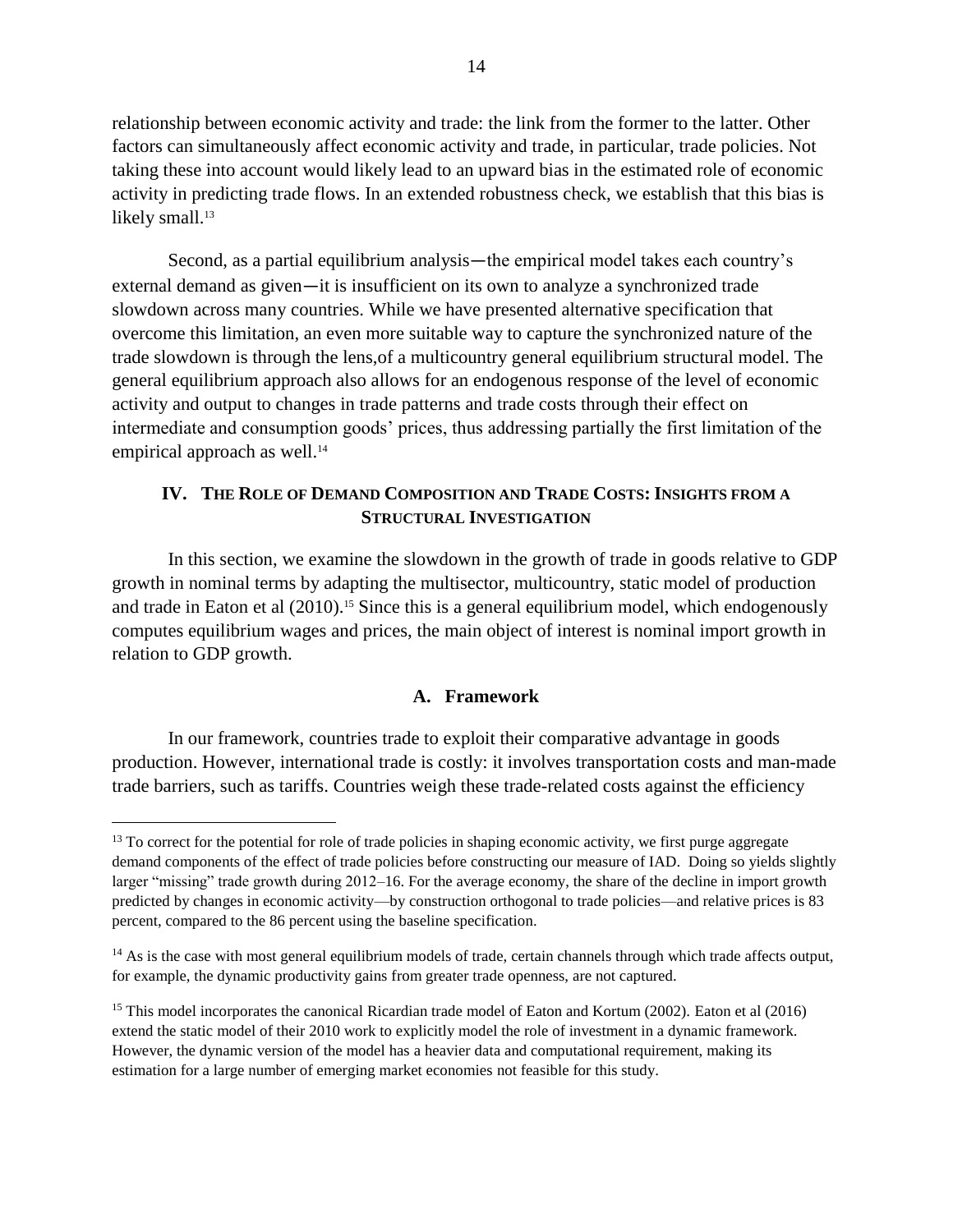gains from trade to determine whether and how much to produce, export, and import. The model also includes a rich input-output structure allowing the output from each sector—durable, nondurable manufacturing, and commodities and a residual sector that mostly includes nontradables—to be used as an input to other sectors.

One important modification to the framework of Eaton et al (2010) is the inclusion of a fourth sector composed of commodities in addition to two manufacturing sectors (producing durable and nondurable goods) and the residual sector, which covers primarily services.<sup>16</sup> This is an essential addition in light of recent price shifts in this sector, which affect the ratio of trade growth to GDP growth.<sup>17</sup> However, the model does not separate investment from consumption, and the findings on the role of demand composition should be interpreted in light of this limitation.

According to the model, observed trade dynamics can be attributed to changes in four specific factors, or "wedges": (1) composition of demand; (2) trade costs (or frictions); (3) productivity; and (4) trade deficits, following the business cycle accounting approach of Chari, Kehoe, and McGrattan (2007). These time-varying wedges act as shocks to preferences, cost of trade, productivity, and trade deficits, thereby influencing agents' economic decisions, including whether to trade. When the observed patterns of sectoral trade, production, and prices are analyzed through the lens of the model, the model endogenously allocates changes in actual trade flows to these four wedges so that the implied trade dynamics match those in the data exactly. The four factors are sector and country specific and are identified within the framework as follows:

- The *demand composition* wedge captures changes in the share of a sector's output in total final demand. For example, if weak investment reduces demand for durable manufactured goods disproportionately more than the demand for other goods, changes in trade flows will be attributed to this wedge.
- The *trade costs* wedge accounts for changes in preferences between domesticallyproduced and imported goods that are not due to relative price changes. For example, if prices in all countries remain fixed, but a country consumes more domestically-produced durables than imported durables, this would be attributed to rising trade costs. These

<sup>&</sup>lt;sup>16</sup> Sectors are aggregated along the lines of Eaton et al (2010) with the exception that (i) mining and quarrying, and (ii) coke, refined petroleum products, and nuclear fuel are stripped out from the residual services sector and used to quantify the commodities sector.

<sup>&</sup>lt;sup>17</sup> In this Ricardian model of trade, trade in commodities occurs as a result of differences in the efficiency of production. This can be mapped to the real world—for example, oil importers have reservoirs deep underground and extraction is more inefficient than for oil exporters.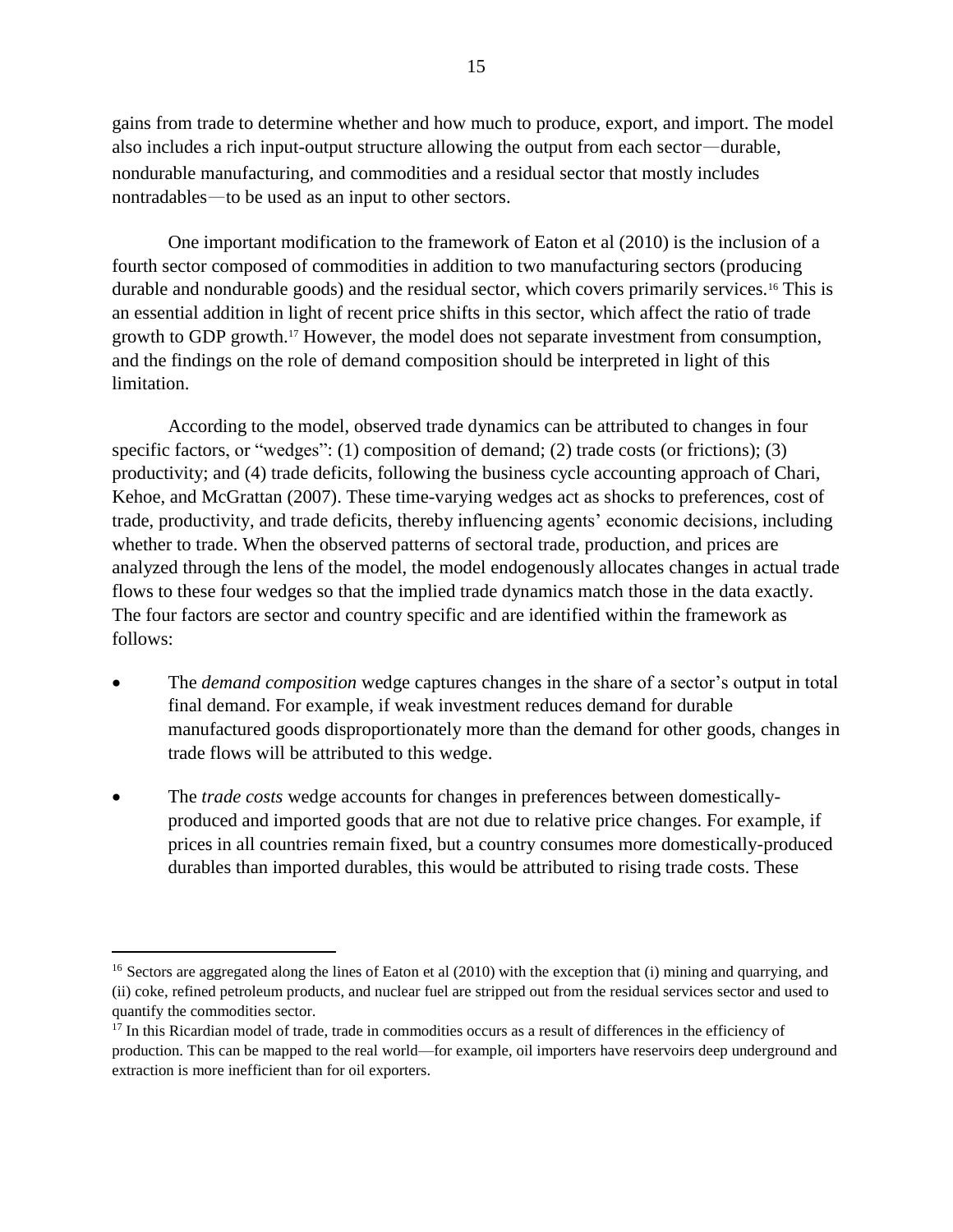trade costs may include tariffs, subsidies for domestic production, nontariff barriers, cross-border transportation costs, and so forth. 18

- The *productivity* wedge reflects countries' comparative advantage. As a country becomes more productive in a particular sector, it exports more output from this sector to its trading partners and consumes more of this sector's output domestically.
- The *trade deficit* wedge is necessary to ensure that the model can perfectly match imports and exports for countries that run trade deficits or surpluses.

Many of the key hypotheses about the causes of the slowdown in global trade relative to GDP can be mapped to these factors. A slowdown in trade growth, which mostly reflects shifts in the composition of economic activity, will be captured in the demand composition wedge. On the other hand, if the erection of trade barriers or a slower pace of trade liberalization underpins the slowdown, the model would attribute this to a rise in the trade cost wedge. By generating counterfactual scenarios in which only one factor is allowed to change, the model can quantify the role of these wedges in the current trade slowdown in a general equilibrium setting. For example, in the scenario with only the demand composition wedge active, the model allows the demand composition to change as observed in the data but keeps trade costs, productivity, and trade deficits constant. For the purposes of this paper, only the results of the counterfactual scenarios for the first two wedges (demand composition and trade costs) are presented.<sup>19</sup>

Production and trade in the commodity sector are modeled as for the manufacturing sectors, and so the functional forms of the equations for the latter can be applied to the former. This means there is an additional set of equilibrium conditions that serve to pin down prices, trade shares, and spending in the commodity sector.<sup>20</sup> Using the notation of Eaton and others (2010), necessary modifications to the equations provided therein are listed below.

Sets of all sectors and tradable sectors are redefined to include commodities,  $\Omega =$  $\{D, N, C, S\}$  and  $\Omega_M = \{D, N, C\}$ , respectively where C denotes the index for the

 $18$  The model does not feature any nominal rigidities or variations in the length of global value chains. This implies that observed fluctuations in trade flows due to these two factors will be imperfectly attributed to one of the four wedges. For example, the recent depreciation of stressed emerging market currencies appears to have boosted the trade cost wedge as trade values declined more than domestic absorption and production in U.S. dollars due to incomplete exchange rate pass-through. Similarly, changes in global value chain growth also tend to be absorbed by the trade cost wedge as exemplified by significant declines in measured trade costs for Vietnam.

<sup>&</sup>lt;sup>19</sup> The trade deficit wedge played a negligible role during the recent trade slowdown. The productivity wedge exhibits some interesting dynamics, but they can be ascribed mostly to the recent supply-side-induced price changes in the commodity sector.

 $20$  The modified system of equations is available on request from the authors.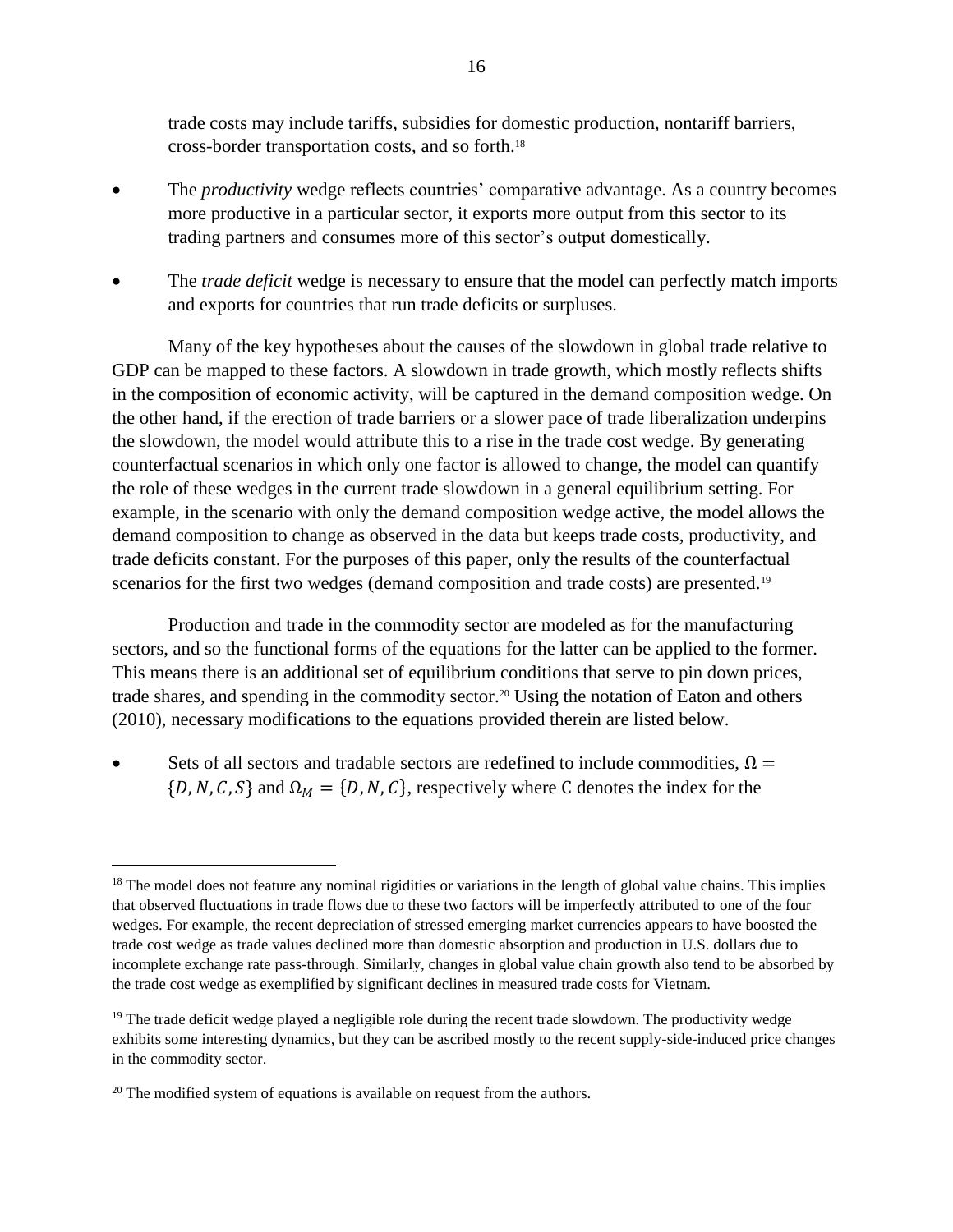commodities sector. This modification introduces additional equilibrium conditions to pin down prices, trade shares, and spending in the commodities sector.

• The market clearing condition for each country is rewritten to sum across all sectors including commodities:

$$
Y_i^D + Y_i^N + Y_i^C = \sum_{l \in \Omega_M} \sum_{n=1}^l \pi_{ni}^l X_n^l
$$

which equalizes country  $i$ 's gross output (on the left) to global spending on this county's tradable output (on the right).

#### **B. Data, Solution, and Calibration**

The analysis uses annual sectoral data on production, bilateral trade, and producer prices for 2003–16 to apply the accounting procedure for 17 advanced and 17 emerging market and developing economies (Table 1), thus extending both the geographical and temporal coverage of Eaton et al (2010). The analysis thus accounts for 75 percent of world trade. Numerous data sources were spliced to obtain the necessary time coverage through 2016. In 2016, four of those countries are excluded (Austria, Finland, Thailand, and Vietnam) due to lack of disaggregated trade data at the time of the analysis.

For sectoral gross production, data through 2009 or 2011 are from the Organisation for Economic Co-operation and Development (OECD) Structural Analysis Database, where available. For countries not included in this database, World KLEMS, OECD Input-Output Tables, and Eora Multi-Region Input-Output (MRIO) database are used. For most advanced economies, national sources provide data through 2014, which are used to extrapolate forward the data from the multinational sources. Remaining gaps in the data are filled using the growth rates of sectoral industrial production and producer price indices. These indices tend to be more disaggregated than the four sectors considered in the analysis. The weights for this aggregation are based on the latest available production data. For the bilateral sectoral import and export flows, data for Belgium and the Philippines are rescaled such that total import and exports from the United Nations Commodity Trade Statistics database match those from the IMF World Economic Outlook database to adjust for the inclusion of re-exports in the former.

The solution procedure utilizes the "exact hat algebra" developed by Dekle, Eaton, and Kortum (2008). The key endogenous variables (wages, spending, prices, trade shares) are expressed as a ratio of their end-of-period to beginning-of-period value (gross changes form) given values for the four wedges. Next, the wedges are solved for in a way that the variation in the key endogenous variables implied by the model's equations matches their variation in the actual data. Counterfactual scenarios—in which certain wedges are turned on and off—rely on the first step of this procedure, in which outcomes are pinned down taking the values of wedges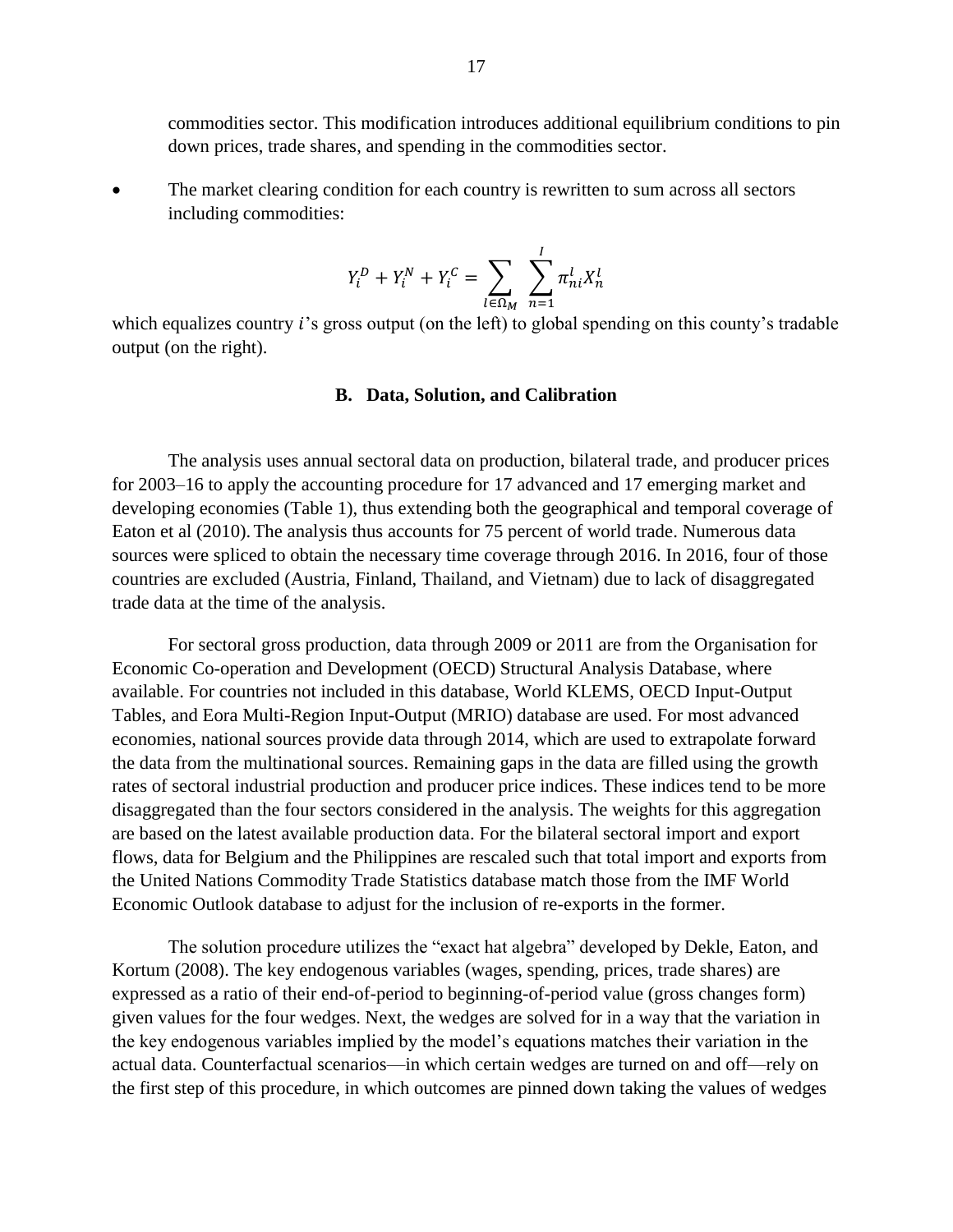as given. Since the framework is static, the solution procedure is run separately for consecutive year-pairs by feeding in data for two years at a time.

Calibrated parameters include the input-output coefficients, value-added coefficients, and the inverse measure of the dispersion of inefficiencies that governs the strength of comparative advantage in each sector. Following Eaton and others 2010, the inverse measure of the dispersion of inefficiencies is set to 2 and assumed to be the same for all sectors. The literature's estimates for this parameter vary greatly. Setting it to equal 8 as in Eaton and Kortum (2002) yields similar results. The remaining parameters are pinned down using the 2011 OECD Trade in Value database. The only exceptions to this are the value-added coefficients for the "rest of the world" category consisting of countries outside of the sample. Those coefficients are set so as to match the exports-to-production ratio of each sector in the data. The exports-to-production ratios are calculated by aggregating exports and production in 2013 for all countries in the Eora MRIO database excluding the 34 countries used in the exercise.

# **C. Results**

Comparing the results from the two counterfactual scenarios with the actual data on the gross growth of nominal imports-to-GDP ratio for 2003–16 (Figure 6, panels 1, 3, and 5) yields the following insights:

- During 2003–07, nominal goods trade grew faster relative to GDP because of both shifts in the composition of demand and reduced trade costs. In advanced economies, these two factors were about equal in importance; in emerging market and developing economies, falling trade costs took a leading role, particularly for China, which is consistent with its accession to the World Trade Organization in 2001.
- The 2012–16 slowdown in the growth of the nominal goods import-to-GDP ratio was characterized by a shift in demand toward nontradables and by a shift within tradables toward nondurable manufactured goods. For the world, the expenditure shares of all three tradable sectors declined; the share of commodities fell more than others given that sector's price declines. The performance in the last two years in the ratio of nominal import growth to GDP growth was mostly linked to the shifts in commodity prices.
- The model attributes that largely to wedges in the commodity sector. However, other wedges played a role, too, with their relative contribution varying across countries. For example, China stands out in terms of a rise in trade costs. Although it is difficult to pinpoint the driver of this finding, it may be indicative of the flattening of global value chains. Brazil experienced a significant decline in the share of durable manufacturing goods in its expenditures, which depressed the growth of imports.

Comparing results of the alternative scenarios for 2003–07 with those for 2012–16 reveals that changes in demand composition alone accounted for almost 60 percent of the slowdown in world trade growth relative to GDP growth (Figure 6, panels 2, 4, and 6). In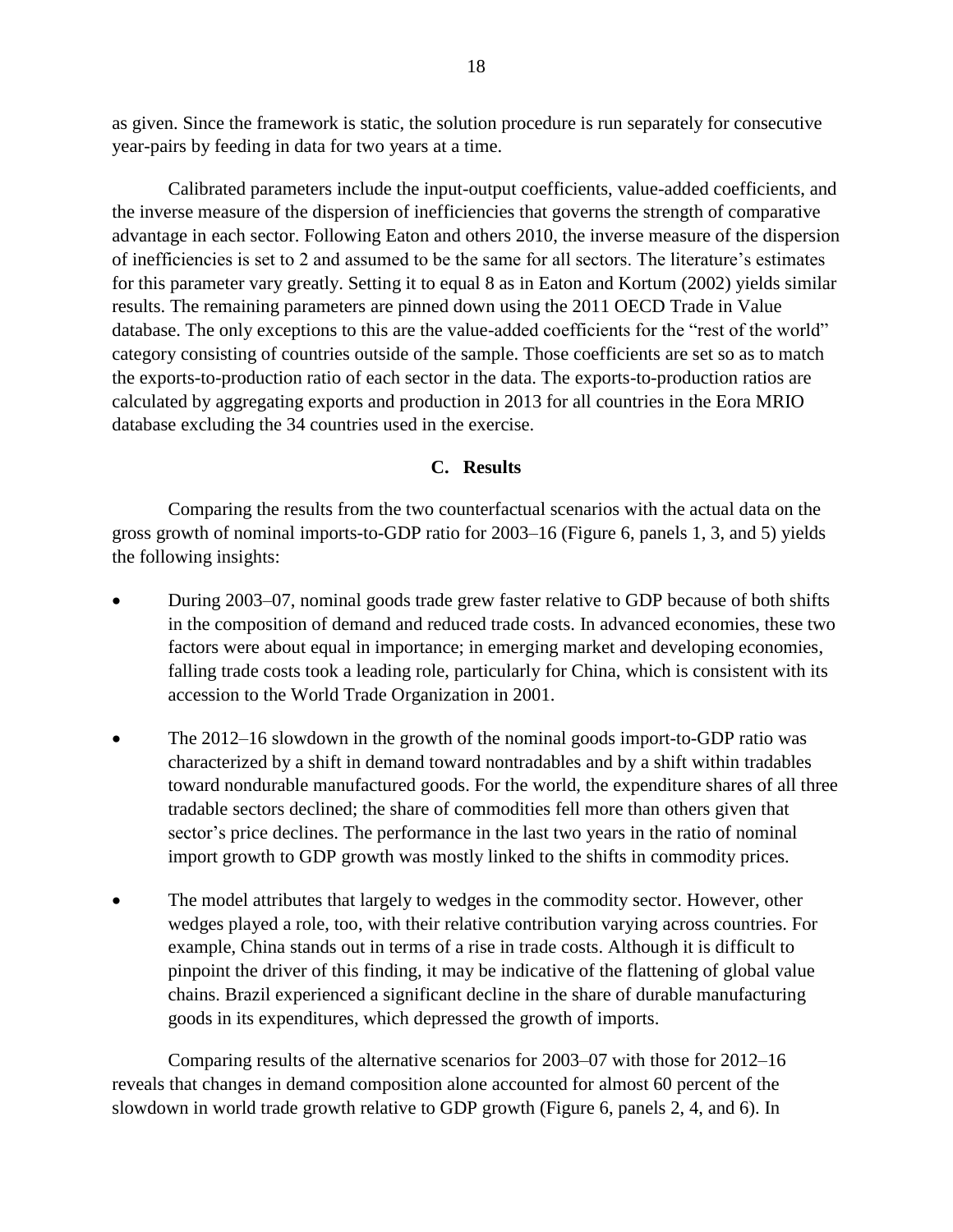addition, the shift in the composition of demand has been more important in advanced economies than in emerging market and developing economies. For the world, trade costs also played a nonnegligible role: the model attributes close to 25 percent of the slowdown in the growth of nominal imports-to-GDP ratio to changes in this factor. Reductions in trade costs boosted trade in 2003–07, while their pace of decline fell considerably in 2012–16. When combined—that is, when changes in the composition of demand and in trade costs are allowed to shape trade flows simultaneously—the model can account for close to 80 percent of the slowdown.<sup>21</sup>

Studying the values for the demand composition wedges, i.e., shares in final demand, by sector reveals the flattening of the share of durable manufacturing coupled with a steady decline in the share of commodities during the slowdown period (Figure 7, panel 1). While the share of durable manufacturing sector continued to rise during this period in emerging market and developing economies, this rise took place at a much slower rate than the pre global financial crisis benchmark of 2003–07, when investment was growing at an unusually fast rate in these countries (Figure 7, panel 3). The sum of all three tradable sectors' shares *decreased* modestly by ½ percentage points during the slowdown after increasing by almost four percentage points prior to the crisis period. These results provide further evidence to support our finding that the fast growth of investment provided a strong impetus to trade prior to the crisis and this impetus vanished post 2012.

#### **V. CONCLUSIONS**

Despite their significant differences, the two analytical approaches deliver a consistent message. The global slowdown in trade reflects to a significant extent, but not entirely, the weakness of the overall economic environment and compositional shifts in activity. Empirical analysis suggests that, for the world as a whole, over 80 percent of the decline in trade growth since 2012 relative to 2003–07 can be predicted by weaker economic activity, most notably subdued investment growth. While the empirical estimate may overstate the role of output given the feedback effects of trade policy and trade on growth, a general equilibrium framework suggests that changes in the composition of demand account for about 60 percent of the slowdown in the growth rate of nominal imports relative to GDP. According to both methodologies, demand composition shifts have played a larger role in the slowdown in advanced economies' trade, relative to that in emerging market and developing economies. And, finally, both the structural model and the reduced-form approach suggest a role for other factors, including trade costs, in the observed slowdown in trade.

What can be done so that trade can play its role in helping promote productivity and growth in the context of slow and fragile global activity? First, this paper's findings suggest that

<sup>&</sup>lt;sup>21</sup> Adding up the results under four counterfactual scenarios, each featuring a different wedge, does not necessarily yield the scenario containing all wedges at the same time. The wedges can amplify or dampen each other when they are present simultaneously, so that the sum of the fraction of the data they can account for individually can be greater or less than one.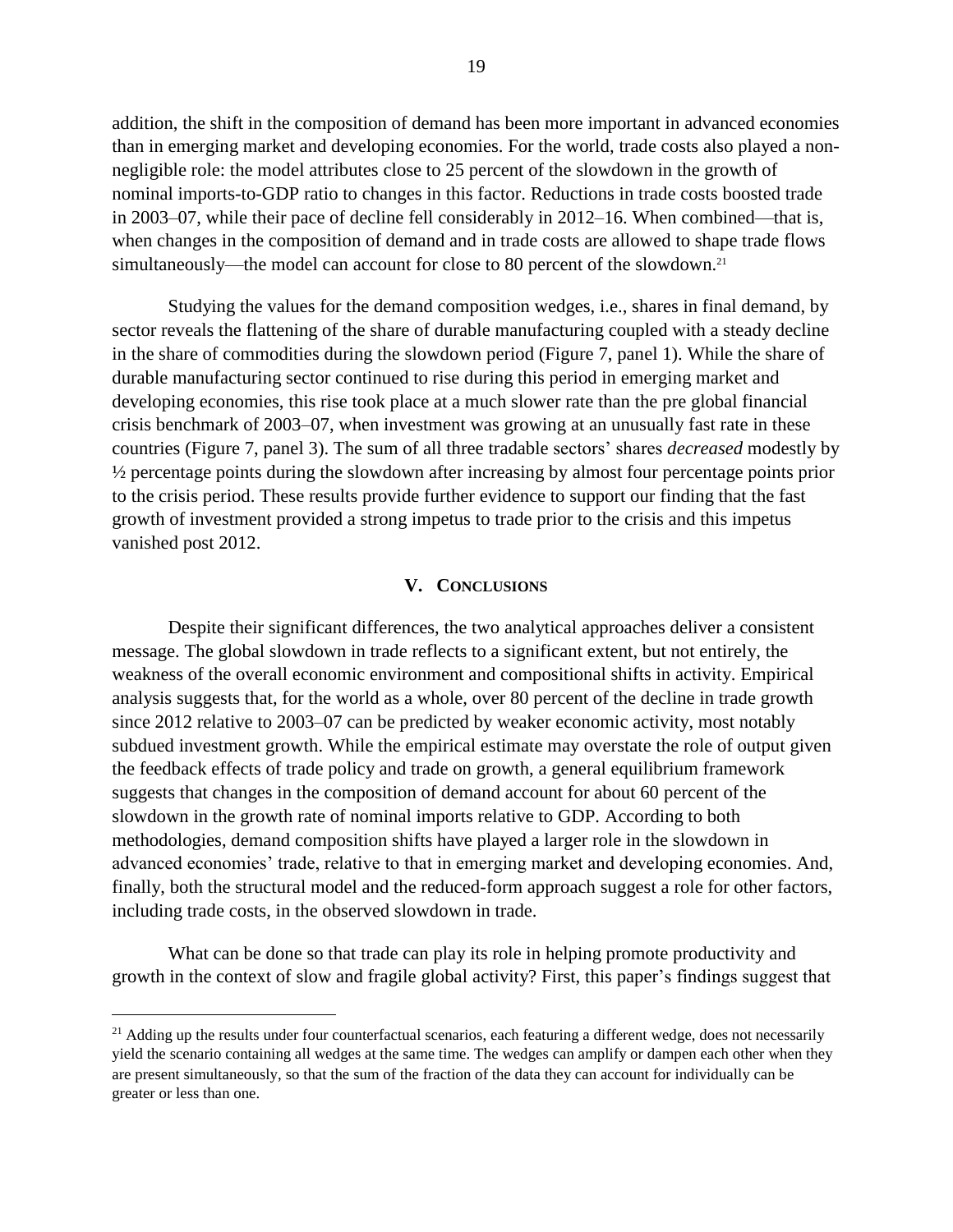much of the trade slowdown appears to be a symptom of the many forces that are holding back growth across countries, possibly including the slower pace of reduction in trade costs and slow trade growth itself. Addressing these constraints to growth and, in particular, investment should lie at the heart of the policy response for improving the health of the global economy, which would strengthen trade as a by-product. Second, this paper's findings also suggest that trade policies, which shape the costs of the international exchange of goods and services, are still relevant. With other factors, notably weak investment, already weighing on trade, resisting all forms of protectionism and reviving the process of trade liberalization to dismantle remaining trade barriers, would provide much-needed support for trade growth, including through possibly kicking-off a new round of global value chain development.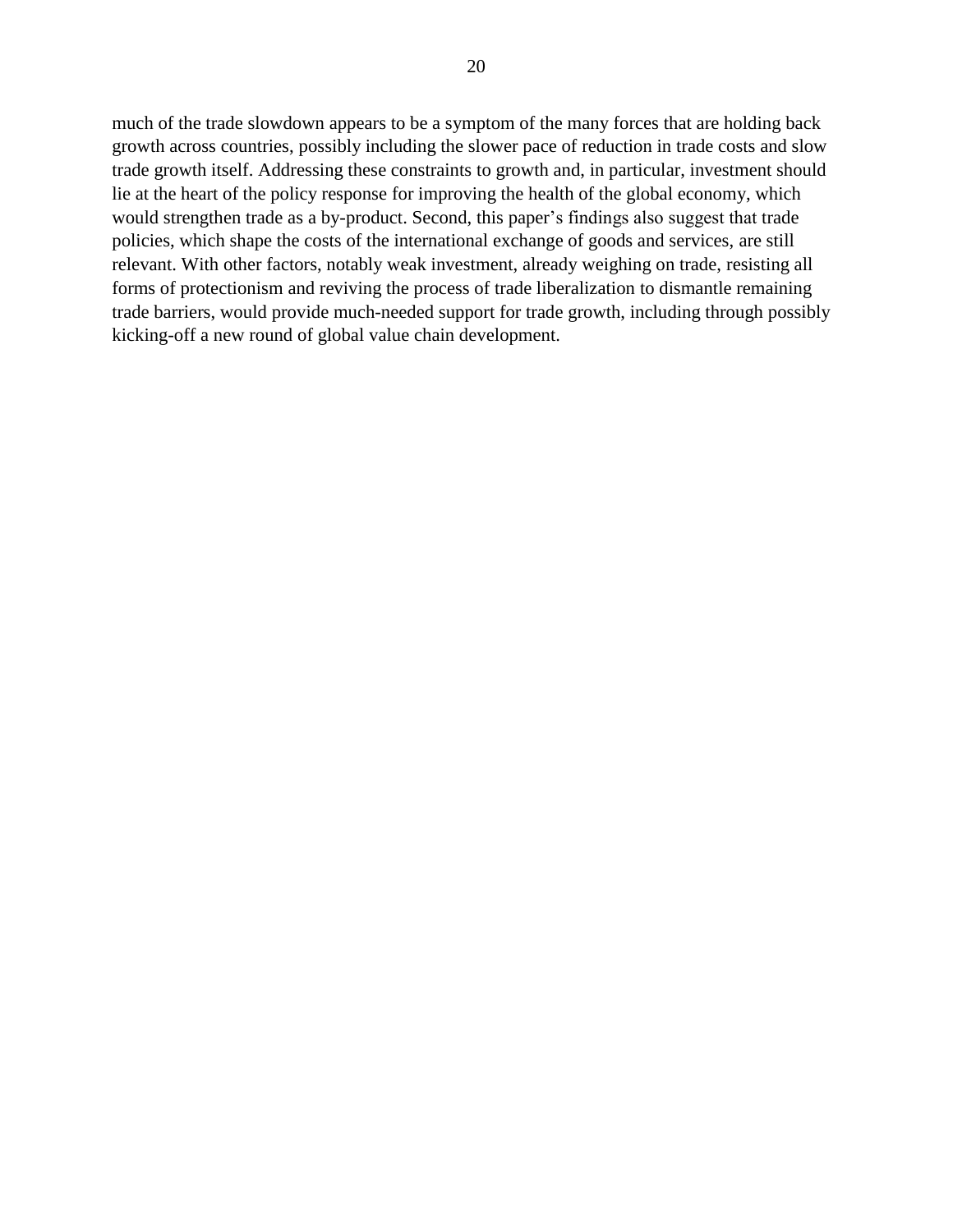

**Figure 1. World Real Trade and GDP Growth in Historical Perspective**  (Percent)

Source: IMF staff calculations.

Note: Imports include goods and services. The charts are based on an unbalanced sample of countries comprising 100 countries in 1960 and 189 in 2016. Annual aggregate import (GDP) growth is calculated as the weighted average of country-specific real import (GDP) growth rates, where nominal import (GDP at market exchange rates) shares are the weights used.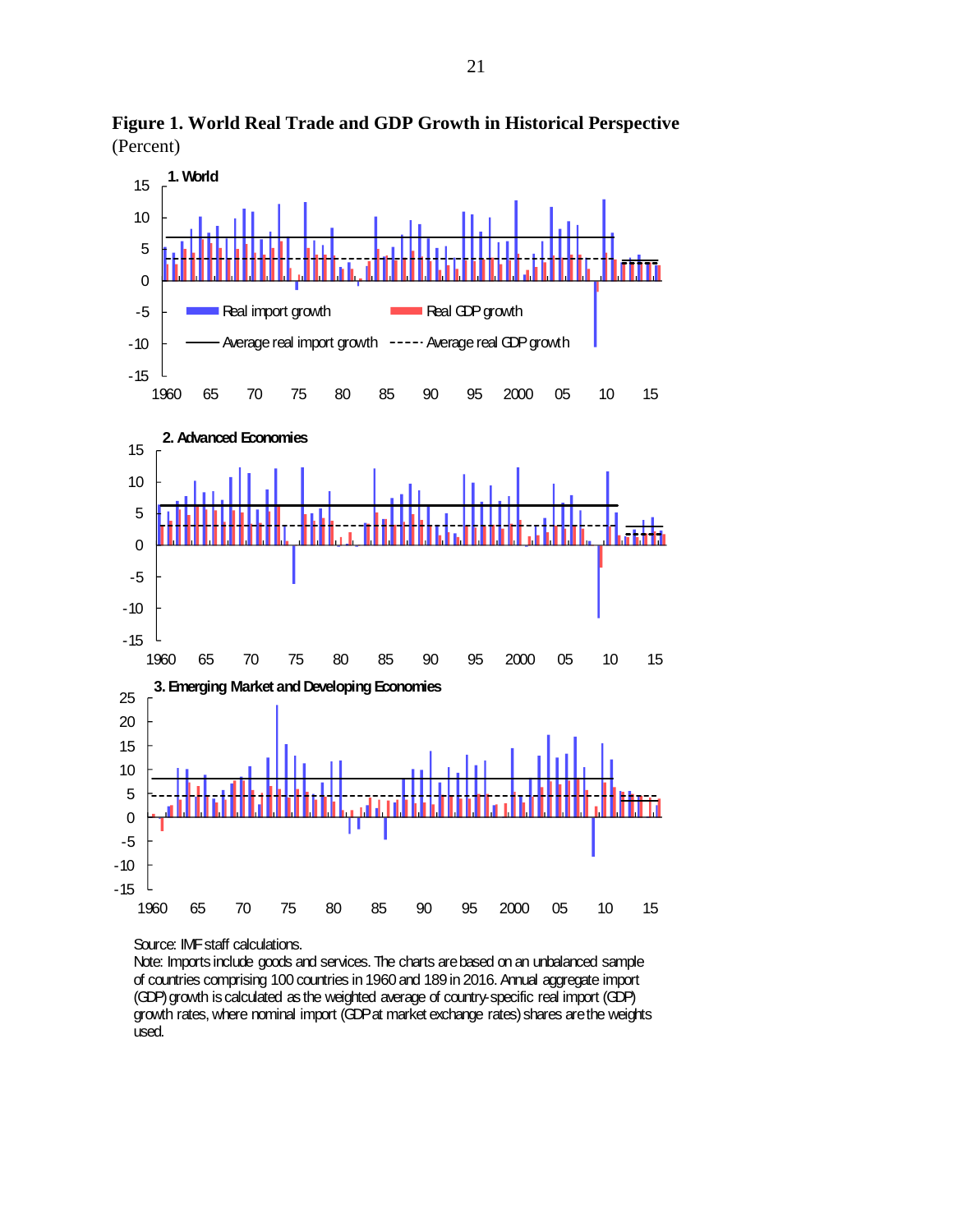

Interm.

Cons.

Interm.

Cons.

**Figure 2. Trade in Values, Volumes, Across Country Groups, and Types of Products**  (Percent)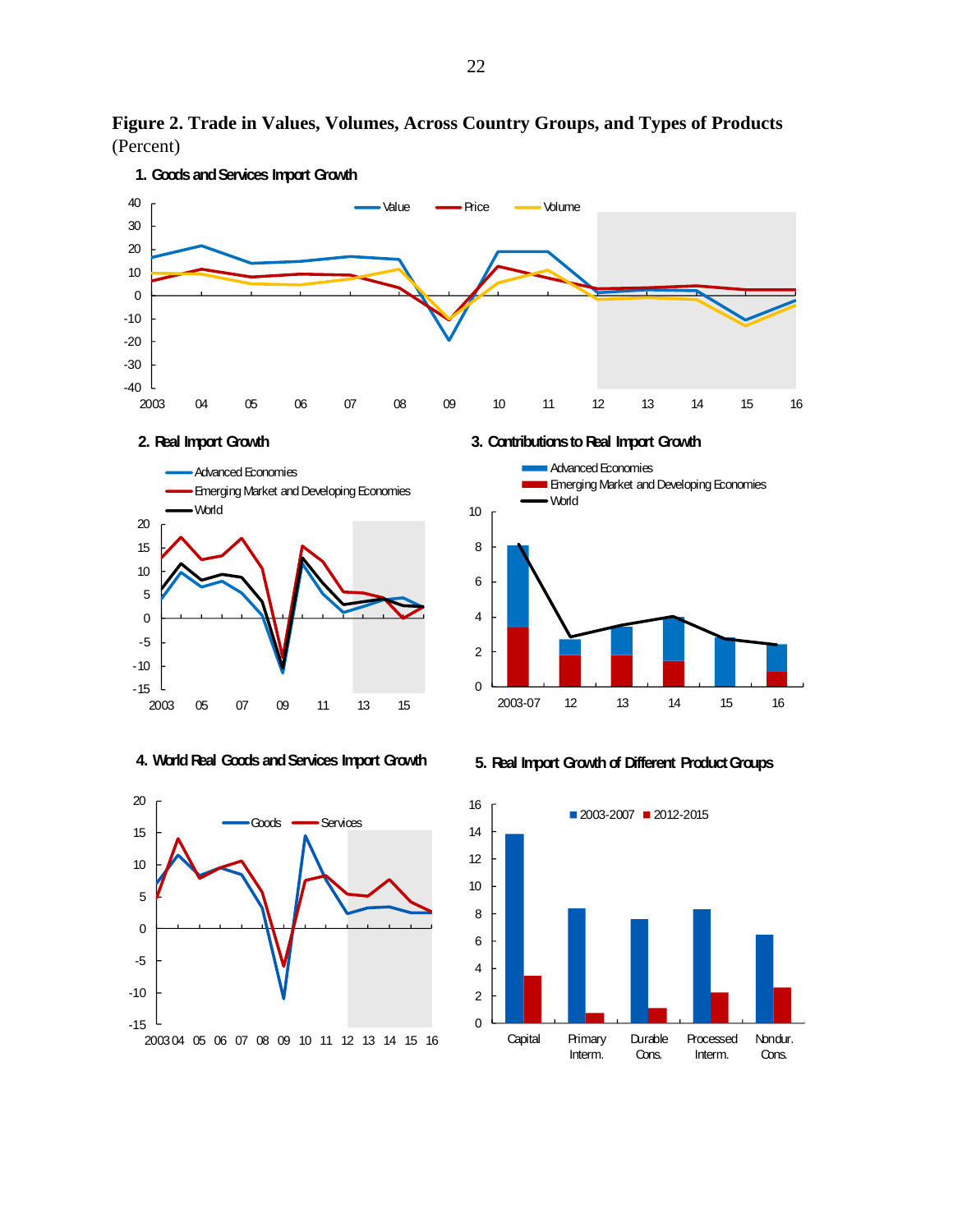# **Figure 3. Empirical Model: Actual and Predicted Growth of Real Goods and Services Imports, Full Sample**

(Percent)

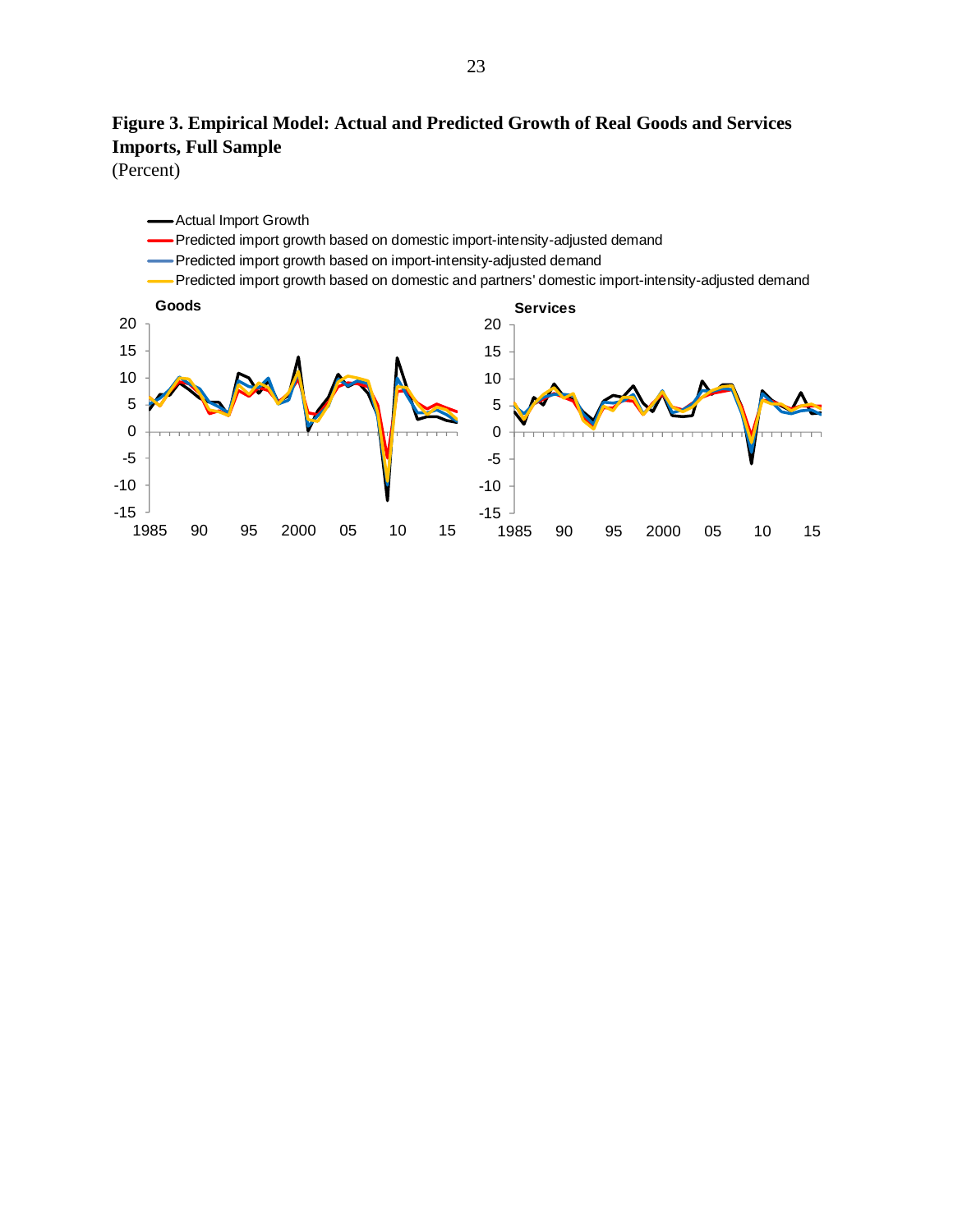# **Figure 4. Empirical Model: Difference Between Actual and Predicted Growth of Real Goods Imports**

(Percent)

- Predicted based on domestic import-intensity-adjusted demand
- Predicted on import-intensity-adjusted demand
- **Predicted based on domestic and partners' import-intensity**adiusted demand





#### Source: IMF staff calculations.

Notes: Bars display the average residuals, weighted by import shares, from an import demand model, estimated country-by-country, linking real import growth to growth in import-intensity-adjusted demand and relative import prices. Black markers denote the 90 percent confidence interval.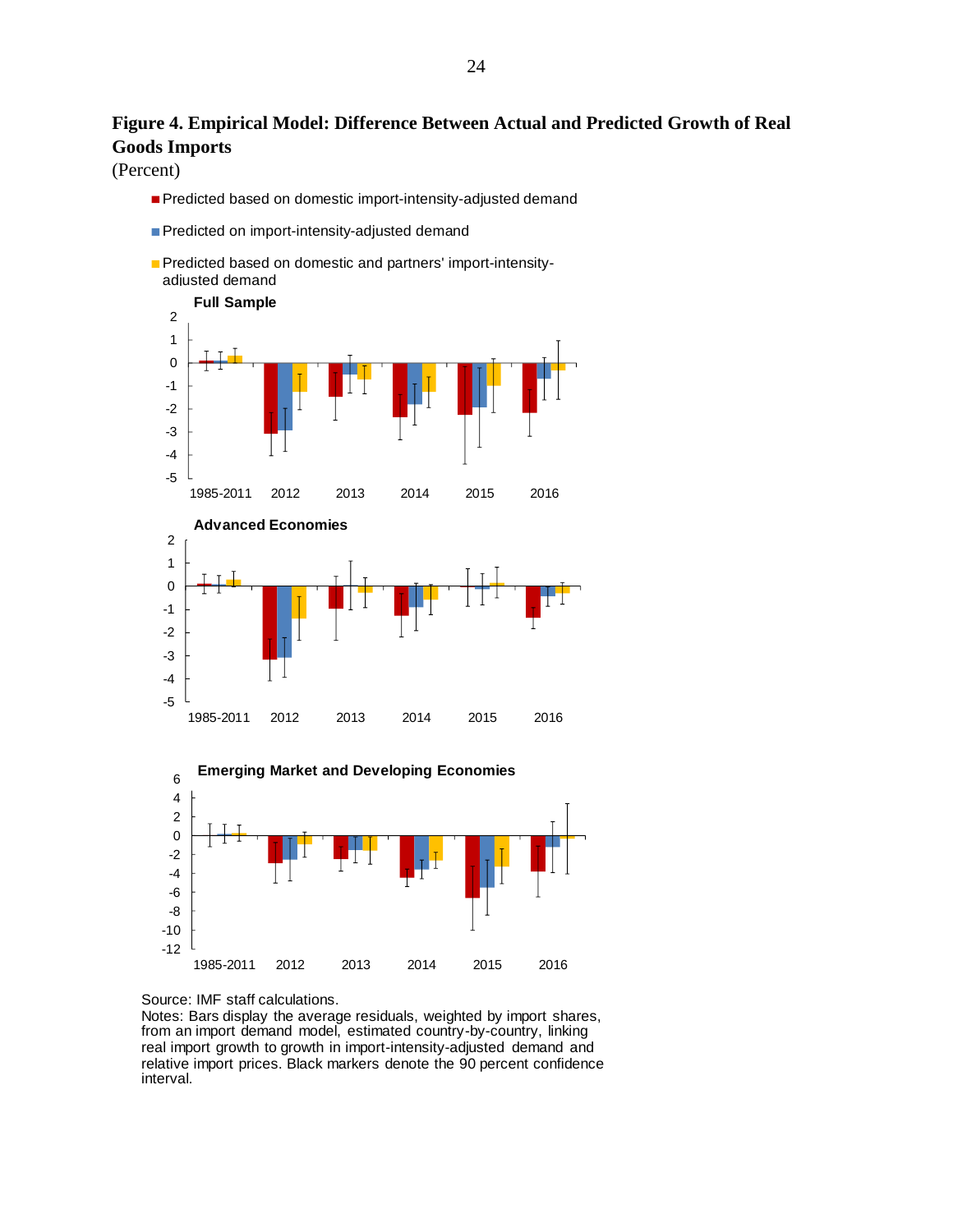# **Figure 5. Empirical Model: Decomposing the Slowdown in Real Goods Imports Growth**

(Percentage points)



Source: IMF staff calculations<br>hOtes: Bar Adecomposes the difference in average real goods import growth between the two periods<br>into portions predicted by consumption and relative prices, investment, exports, and an unpre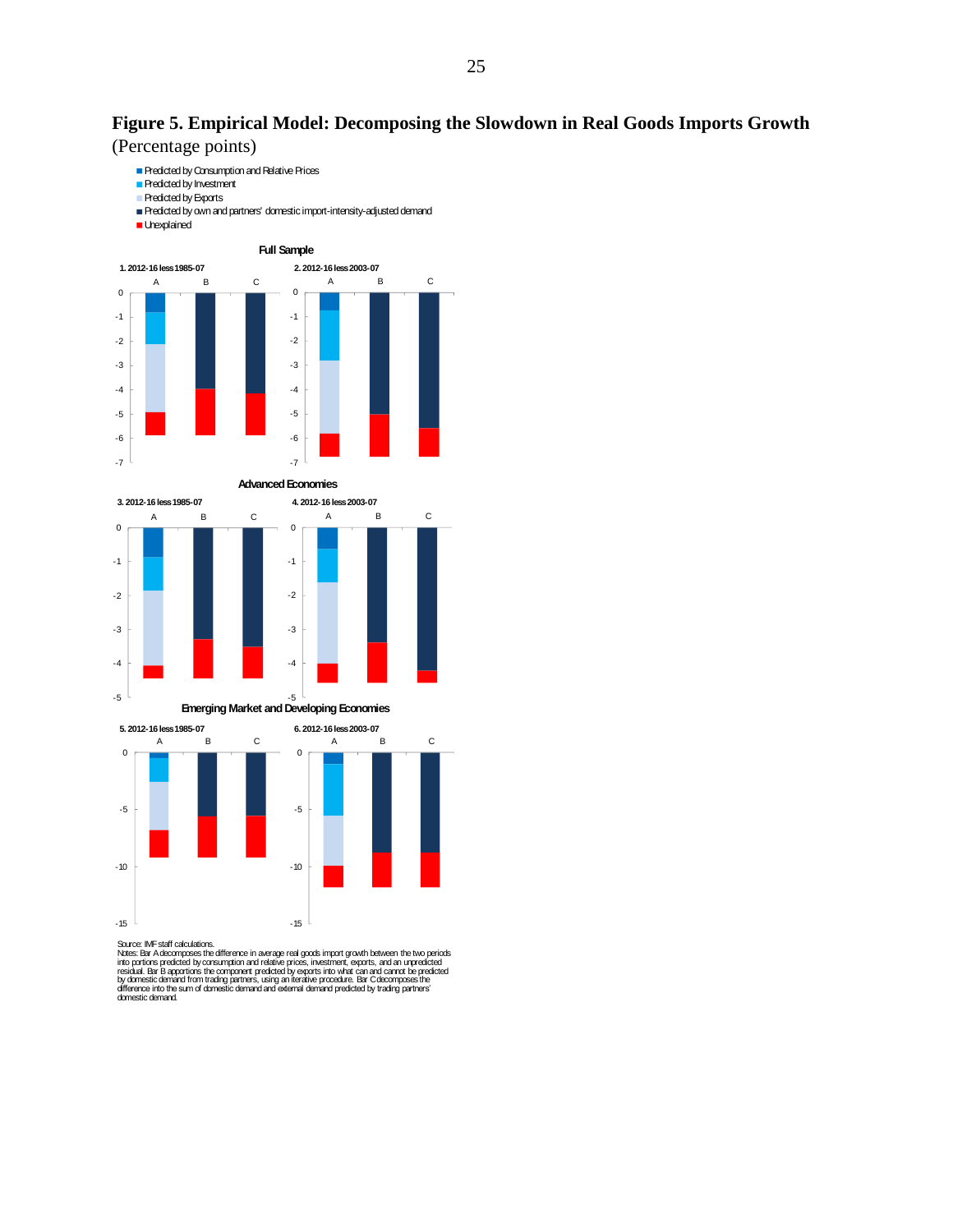

**Figure 6. Structural Model: Actual and Model Implied Evolution of Nominal Import-to-GDP Ratio** 

#### Source: IMF staff calculations.

Notes: Actual and simulated lines in Panels 1, 3, and 5 display the ratio of gross growth of nominal goods imports to gross growth of nominal world GDP,  $(M_t/M_{t-1})/(Y_t/Y_{t-1})$ , and their period averages (solid lines). A value of one indicates that nominal imports and GDP grow at the same rate. The simulated effect of demand composition and trade costs are obtained through counterfactual exercises in which only the corresponding wedge is allowed to operate, holding all other factors affecting production and trade constant. A decline in trade costs corresponds to an increase in the depicted trade wedge as it boosts model implied trade values. Bars in Panels 2, 4, and 6 display the difference in the average growth of the importto-GDP ratio described above between 2003–07 and 2012–16 implied by: (i) the data; (ii) by the model with the demand composition wedge only, and (iii by the model with the trade cost wedge only, that is, the differences in the period averages depicted in Panels 1, 3 and 5.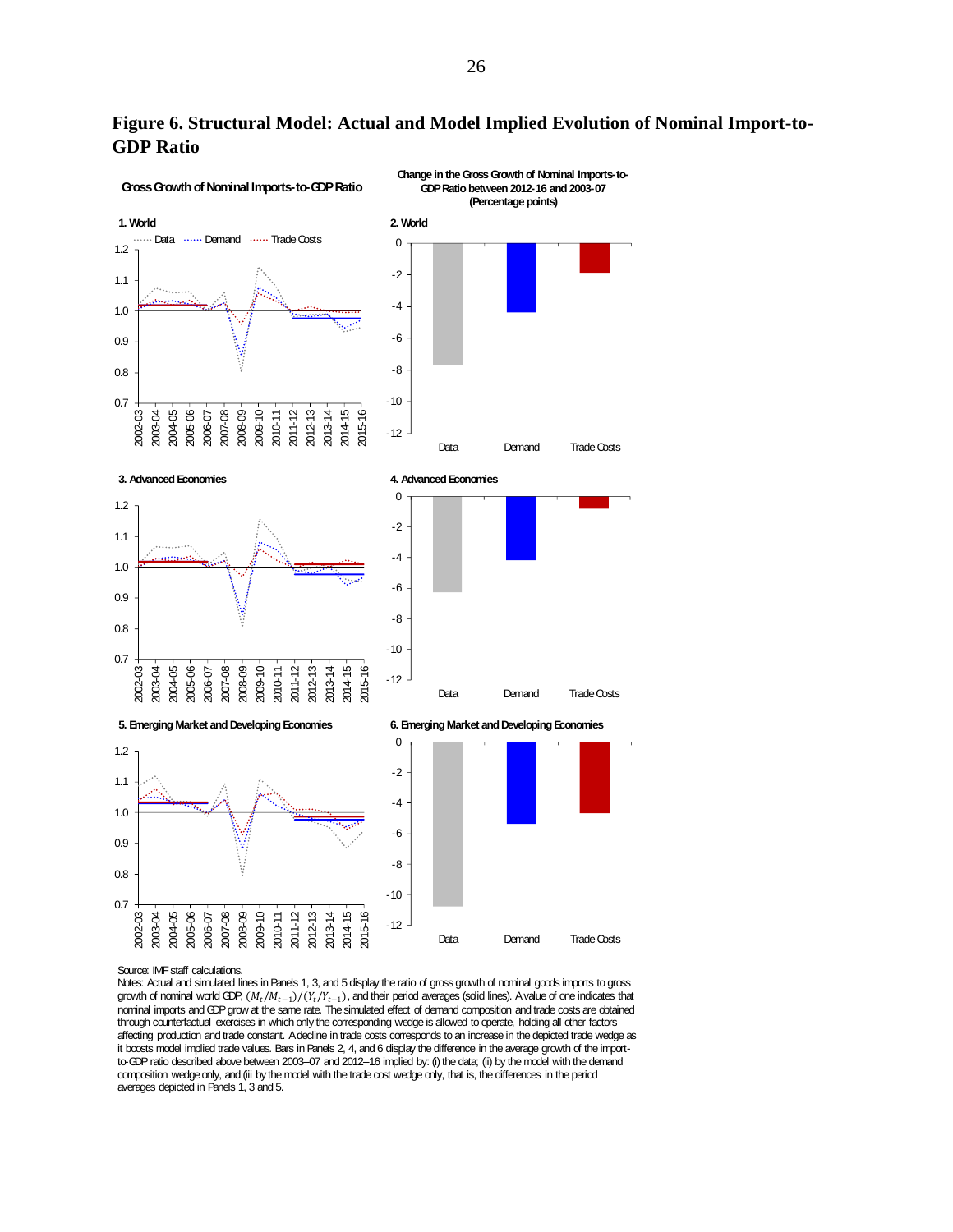

**Figure 7. Structural Model: Demand Composition Wedges**  (Share)



Source: IMF staff calculations.

Notes: Demand composition wedges, that is, shares in final demand, as measured by the structural model are plotted for the three tradable sectors.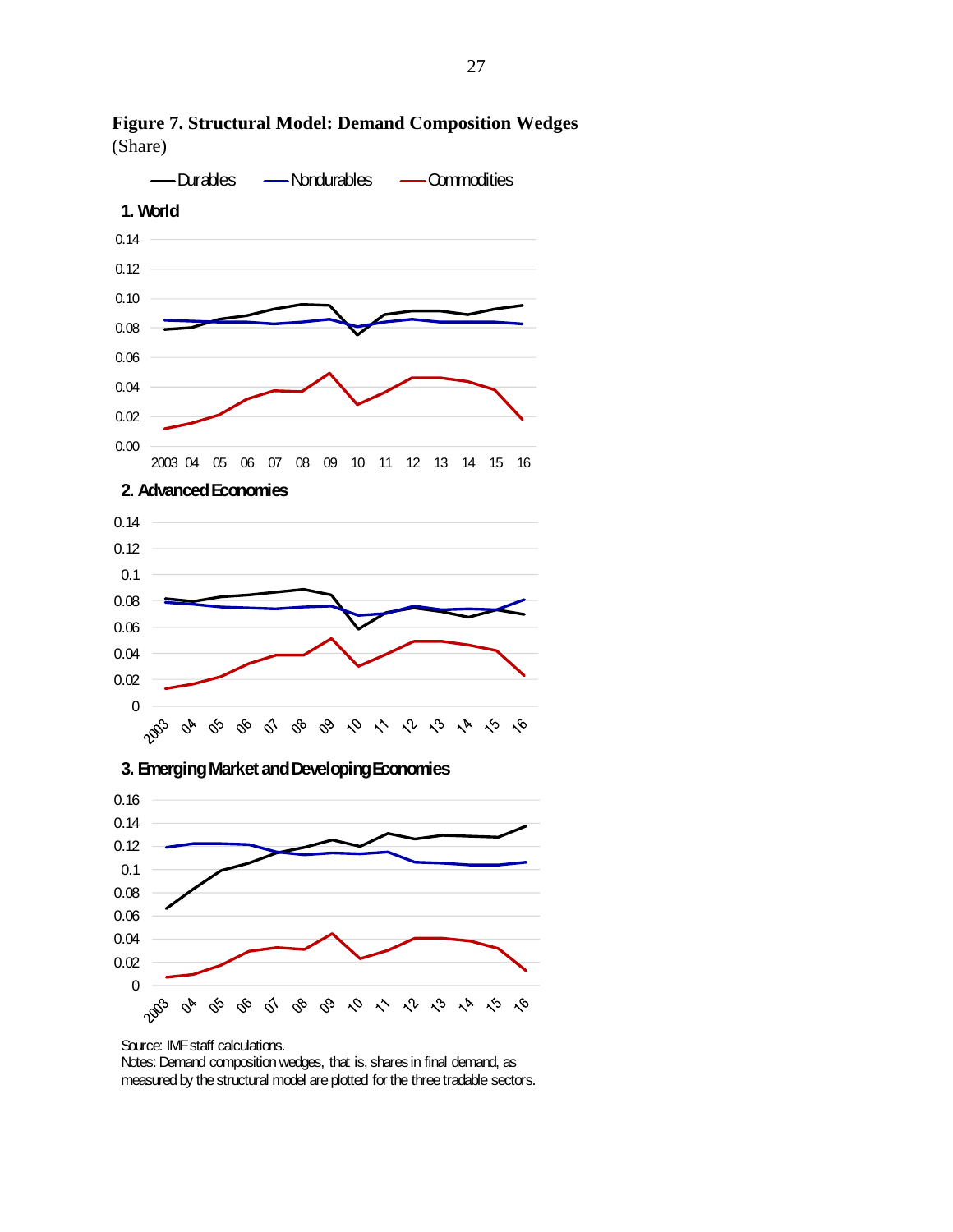#### **Table 1. Sample of Economies by Exercise**

| Australia*, Argentina, Austria*, Belgium*, Brazil, Canada*, Chile, China, Colombia, Czech Republic*, Denmark*, France*,<br>X<br>Finland*, Germany*, Hungary, India, Indonesia, Italy*, Japan*, Korea*, Malaysia, Mexico, Norway*, Philippines, Poland,<br>Russia, South Africa, Spain*, Sweden*, Thailand, Turkey, United Kingdom*, United States*, Vietnam<br>Albania, Algeria, Angola, Antigua and Barbuda, Armenia, Bahamas, Bahrain, Barbados, Belarus, Benin, Bolivia, Bosnia<br>and Herzegovina, Botswana, Brunei Darussalam, Burkina Faso, Burundi, Cambodia, Cameroon, Cape Verde, Central<br>African Republic, Chad, Democratic Republic of the Congo, Republic of Congo, Côte d'Ivoire, Croatia, Dibouti, Dominican<br>Republic, Ecuador, Egypt, El Salvador, Eritrea, Estonia*, Ethiopia, Gabon, Gambia, Ghana, Grecce*, Guinea, Haiti,<br>Honduras, Hong Kong SAR*, Iceland, Iran, Ireland*, Israel*, Jordan, Kenya, Lebanon, Lesotho, Kazakhstan, Lithuania*,<br>X<br>Luxembourg*, Madagascar, Malawi, Maldives, Mali, Mauritius, Moldova, Mongolia, Republic of Montenegro, Morocco,<br>Mozambique, Myanmar, Namibia, Netherlands*, New Zealand*, Niger, Oman, Pakistan, Papua New Quinea, Peru,<br>Portugal*, Romania, Rwanda, Saudi Arabia, Senegal, Serbia, Seychelles, Sierra Leone, Singapore*, Slovak Republic*,<br>Slovenia*, Sri Lanka, Suriname, Swaziland, Switzerland*, Syria, Taiwan Province of China*, Tanzania, Togo, Trinidad |                                                                                       | Exercise <sup>2</sup> |
|-------------------------------------------------------------------------------------------------------------------------------------------------------------------------------------------------------------------------------------------------------------------------------------------------------------------------------------------------------------------------------------------------------------------------------------------------------------------------------------------------------------------------------------------------------------------------------------------------------------------------------------------------------------------------------------------------------------------------------------------------------------------------------------------------------------------------------------------------------------------------------------------------------------------------------------------------------------------------------------------------------------------------------------------------------------------------------------------------------------------------------------------------------------------------------------------------------------------------------------------------------------------------------------------------------------------------------------------------------------------------------------------------------------------------------------------------------------|---------------------------------------------------------------------------------------|-----------------------|
|                                                                                                                                                                                                                                                                                                                                                                                                                                                                                                                                                                                                                                                                                                                                                                                                                                                                                                                                                                                                                                                                                                                                                                                                                                                                                                                                                                                                                                                             | <b>Economies</b>                                                                      | Ш                     |
|                                                                                                                                                                                                                                                                                                                                                                                                                                                                                                                                                                                                                                                                                                                                                                                                                                                                                                                                                                                                                                                                                                                                                                                                                                                                                                                                                                                                                                                             |                                                                                       | x                     |
|                                                                                                                                                                                                                                                                                                                                                                                                                                                                                                                                                                                                                                                                                                                                                                                                                                                                                                                                                                                                                                                                                                                                                                                                                                                                                                                                                                                                                                                             | and Tobago, Uganda, Ukraine, United Arab Emirates, Uruguay, Venezuela, Yemen, Zambia. |                       |

<sup>2</sup> Analytical exercises performed in the chapter:  $I =$  Import Demand Model; and  $II =$  Structural Model.

### Table 2. Import C ontent of Aggregate Demand C omponents

|                     | Mean | Median            | 25th Percentile | 75th Percentile |
|---------------------|------|-------------------|-----------------|-----------------|
|                     |      | $\left( 2\right)$ | 3)              | $\mathbf{A}$    |
| C onsumption        | 23.3 | 20.7              | 13.7            | 27.7            |
| Government Spending | 14.9 | 12.1              | 8.8             | 17.4            |
| Investment          | 29.6 | 26.2              | 19.0            | 35.7            |
| E xports            | 31.8 | 26.2              | 14.7            | 43.0            |

Sources: Eora Multi-Region Input-Output database; and IMF staff calculations.

N ote: The table reports the average, m edian, 25th percentile, and 75th percentile of the im port content of the four components of aggregate dem and across the 150 countries included in the sample. For each country, the import content refers to the average import content over 1990–2011. See Bussière and others 2013 for the exact definition of import content and its computation from national input-output tables.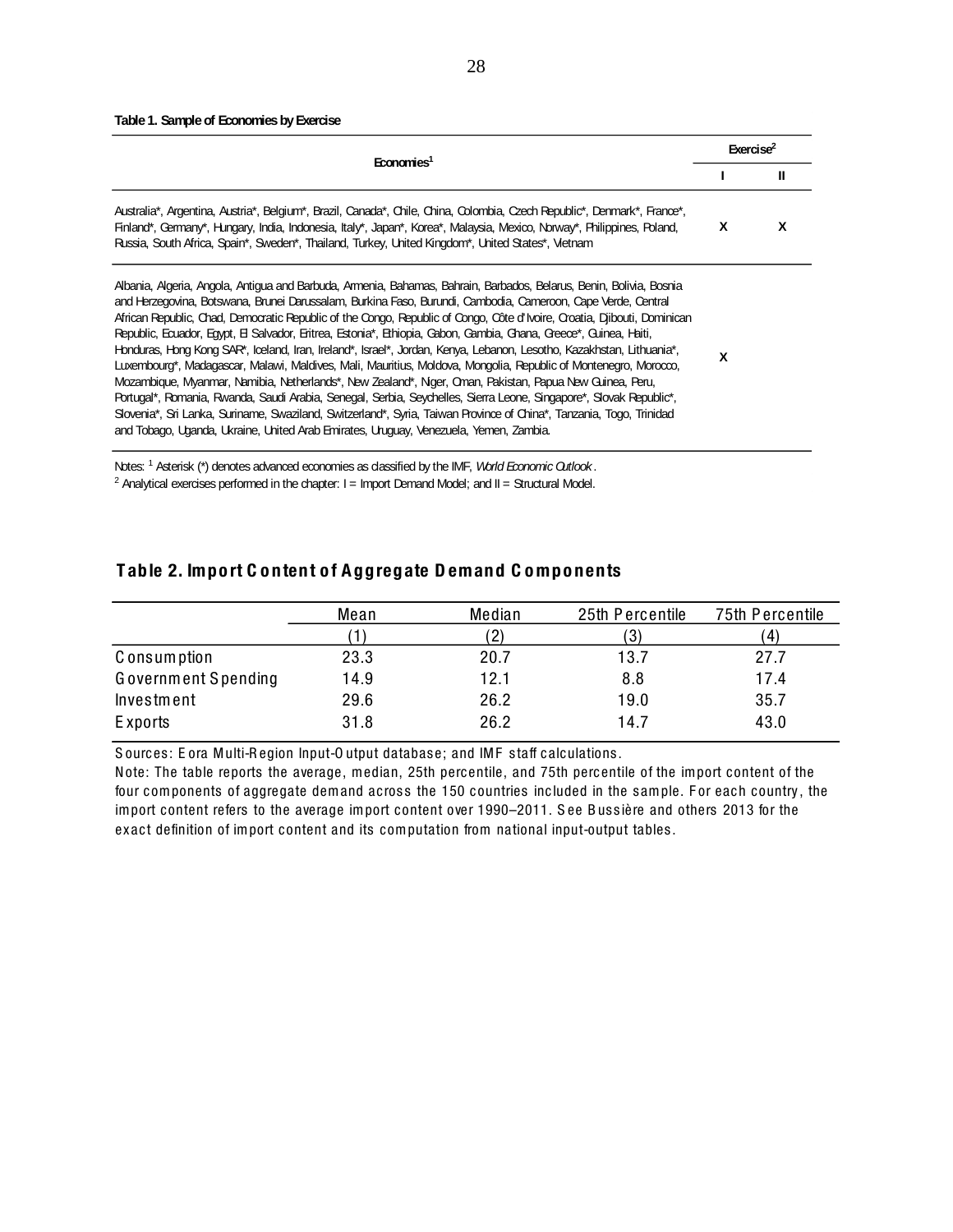#### Table 3. Empirical Model of Real Imports of Goods and Services

| Sample                    |         |                 | Full Sample       |                 |            |                 | Advanced Economies |                 |            |                    | Emerging Market and Developing Economies |                    |  |
|---------------------------|---------|-----------------|-------------------|-----------------|------------|-----------------|--------------------|-----------------|------------|--------------------|------------------------------------------|--------------------|--|
| Estimation                | Panel   |                 | C ountry-Specific |                 | Panel      |                 | C ountry-S pecific |                 | Panel      |                    | C ountry-S pecific                       |                    |  |
| Measure of Import Demand: | IAD     | IAD             | D IAD             | $D IAD + X$     | <b>IAD</b> | IAD             | D IAD              | $D IAD + X$     | <b>IAD</b> | IAD                | D IAD                                    | $D IAD + X$        |  |
|                           |         | (2)             | (3)               | (4)             | (5)        | (6)             | (7)                | (8)             | (9)        | (10)               | (11)                                     | (12)               |  |
| Import Demand             | 1.00    | 1.31            | 1.04              | 0.88            | 1.33       | 1.38            | 1.09<br>0.88       |                 |            | 1.26               | 0.99                                     | 0.88               |  |
|                           | (0.07)  | 1.52<br>0.96    | 0.67<br>1.28      | 0.58<br>1.14    | (0.07)     | ۔ 29<br>1.56    | 0.91<br>1.50       | 0.59<br>1.06    | (0.07)     | 0.90<br>1.52       | 0.60<br>1.24                             | 0.58<br>1.19       |  |
| Predicted Exports         |         | 0.50            |                   |                 |            |                 |                    | 0.61            |            |                    |                                          | 0.42               |  |
|                           |         |                 |                   | 0.16<br>0.82    |            |                 |                    | 0.39<br>0.82    |            |                    |                                          | 0.09<br>0.82       |  |
| Relative Prices           | $-0.23$ | $-0.18$         | $-0.16$           | $-0.16$         | $-0.05$    | 0.02            | 0.23               | $-0.03$         | $-0.24$    | $-0.25$            | $-0.27$                                  | $-0.23$            |  |
|                           | (0.07)  | 0.02<br>$-0.38$ | 0.06<br>$-0.44$   | $-0.40$<br>0.00 | (0.04)     | 0.17<br>$-0.15$ | 0.04<br>0.40       | 0.14<br>$-0.18$ | (0.08)     | $-0.48$<br>$-0.02$ | $-0.03$<br>$-0.54$                       | $-0.46$<br>$-0.08$ |  |
| Constant                  | 0.01    | 0.00            | 0.01              | 0.00            | 0.00       | 0.00            | 0.02               | 0.00            | 0.01       | 0.00               | 0.01                                     | $-0.01$            |  |
|                           | (0.00)  | 0.01<br>$-0.02$ | 0.00<br>0.03      | $-0.03$<br>0.01 | (0.00)     | 0.01<br>0.00    | 0.01<br>0.04       | $-0.01$<br>0.01 | (0.00)     | $-0.02$<br>0.02    | $-0.01$<br>0.03                          | $-0.03$<br>0.01    |  |
| $R^2$                     | 0.52    | 0.70            | 0.56              | 0.67            | 0.76       | 0.84            | 0.61               | 0.74            | 0.51       | 0.65               | 0.54                                     | 0.60               |  |
|                           | 4,516   | 0.83<br>0.55    | 0.72<br>0.41      | 0.49<br>0.79    | 1,153      | 0.89<br>0.74    | 0.52<br>0.74       | 0.65<br>0.79    | 3,363      | 0.79<br>0.48       | 0.37<br>0.71                             | 0.44<br>0.79       |  |

Sources: IMF staff calculations.

Note: IAD = import-intensity-adjusted demand; DIAD = import-intensity-adjusted demand using only the domestic components of aggregate demand; DIAD+X = DIAD and exports predicted by trading partners' DIAD. The table present equations (1), (4), and (6). Columns (1), (5), and (9) report point estimates and heteroscedasticity-robust standard errors in parentheses from estimating equation (1) in a panel framework including country fixed effects. point estimates as well as the interquartile range of these estimates from a country-by-country estimation. Absorption is measured as import-intensity-adjusted aggregate demand based on all four components of GDP in column the rest of the columns, absorption is proxied by the import-intensity-adjusted domestic demand. The specifications presented in columns (4), (8), and (12) also control for predicted exports, as estimated according to equa

#### Table 4. Empirical Model of Real Imports of Goods

| Sample                    |         |                 | Full Sample        |                 |            |                 | Advanced Economies |                 | Emerging Market and Developing Economies |                 |                  |                 |  |  |
|---------------------------|---------|-----------------|--------------------|-----------------|------------|-----------------|--------------------|-----------------|------------------------------------------|-----------------|------------------|-----------------|--|--|
| Estimation                | Panel   |                 | C ountry-S pecific |                 | Panel      |                 | Country-Specific   |                 | Panel                                    |                 | Country-Specific |                 |  |  |
| Measure of Import Demand: | IAD     | IAD             | <b>DIAD</b>        | $D IAD + X$     | <b>IAD</b> | IAD             | <b>DIAD</b>        | $D IAD + X$     | <b>IAD</b>                               | IAD             | <b>DIAD</b>      | $D IAD + X$     |  |  |
|                           | (1)     | (2)             | (3)                | (4)             | (5)        | (6)             | (7)                | (8)             | (9)                                      | (10)            | (11)             | (12)            |  |  |
| Import Demand             | 0.96    | 1.34            | 1.06               | 0.87            | 1.51       | 1.52            | 1.23               | 0.94            | 0.92                                     | 1.16            | 0.96             | 0.82            |  |  |
|                           | (0.09)  | 1.63<br>0.92    | 0.64<br>1.38       | 0.56<br>1.17    | (0.06)     | 1.38<br>1.74    | 1.56<br>1.06       | 0.57<br>1.22    | (0.09)                                   | 0.78<br>1.56    | 0.60<br>1.33     | 0.56<br>1.17    |  |  |
| Predicted Exports         |         |                 | 0.48               |                 |            | 0.73            |                    |                 |                                          |                 |                  | 0.44            |  |  |
|                           |         |                 |                    | 0.89<br>0.17    |            |                 |                    | 0.94<br>0.39    |                                          |                 |                  | 0.13<br>0.89    |  |  |
| <b>Relative Prices</b>    | $-0.17$ | $-0.14$         | $-0.03$            | $-0.13$         | 0.01       | 0.11            | 0.31               | 0.01            | $-0.18$                                  | $-0.22$         | $-0.18$          | $-0.21$         |  |  |
|                           | (0.08)  | $-0.42$<br>0.12 | $-0.36$<br>0.22    | $-0.42$<br>0.04 | (0.08)     | 0.26<br>$-0.13$ | 0.10<br>0.62       | $-0.21$<br>0.23 | (0.09)                                   | $-0.48$<br>0.00 | 0.03<br>$-0.54$  | $-0.51$<br>0.00 |  |  |
| Constant                  | 0.01    | 0.00            | 0.02               | 0.00            | 0.00       | 0.00            | 0.02               | 0.00            | 0.01                                     | 0.00            | 0.01             | $-0.01$         |  |  |
|                           | (0.00)  | 0.01<br>$-0.02$ | 0.00<br>0.03       | $-0.03$<br>0.02 | (0.00)     | 0.01<br>$-0.01$ | 0.01<br>0.03       | $-0.02$<br>0.01 | (0.00)                                   | $-0.02$<br>0.02 | 0.03<br>$-0.01$  | $-0.04$<br>0.02 |  |  |
| $R^2$                     | 0.39    | 0.65            | 0.54               | 0.64            | 0.72       | 0.80            | 0.60               | 0.73            | 0.38                                     | 0.59            | 0.51             | 0.58            |  |  |
|                           | 3,624   | 0.79<br>0.46    | 0.36<br>0.69       | 0.45<br>0.76    | 966        | 0.71<br>0.87    | 0.47<br>0.73       | 0.63<br>0.78    | 2,658                                    | 0.72<br>0.40    | 0.34<br>0.68     | 0.40<br>0.74    |  |  |

Source: IMF staff calculations.

Note: IAD = import-intensity-adjusted demand; DIAD = import-intensity-adjusted demand using only the domestic components of aggregate demand; DIAD+X = DIAD and exports predicted by trading partners' DIAD. The table present equations (1), (4), and (6). Columns (1), (5), and (9) report point estimates and heteroscedasticity-robust standard errors in parentheses from estimating equation (1) in a panel framework including country fixed effects. point estimates as well as the interquartile range of these estimates from a country-by-country estimation. Absorption is measured as import-intensity-adjusted aggregate demand based on all four components of GDP in column the rest of the columns, absorption is proxied by the import-intensity-adjusted domestic demand. The specifications presented in columns (4), (8), and (12) also control for predicted exports, as estimated according to equa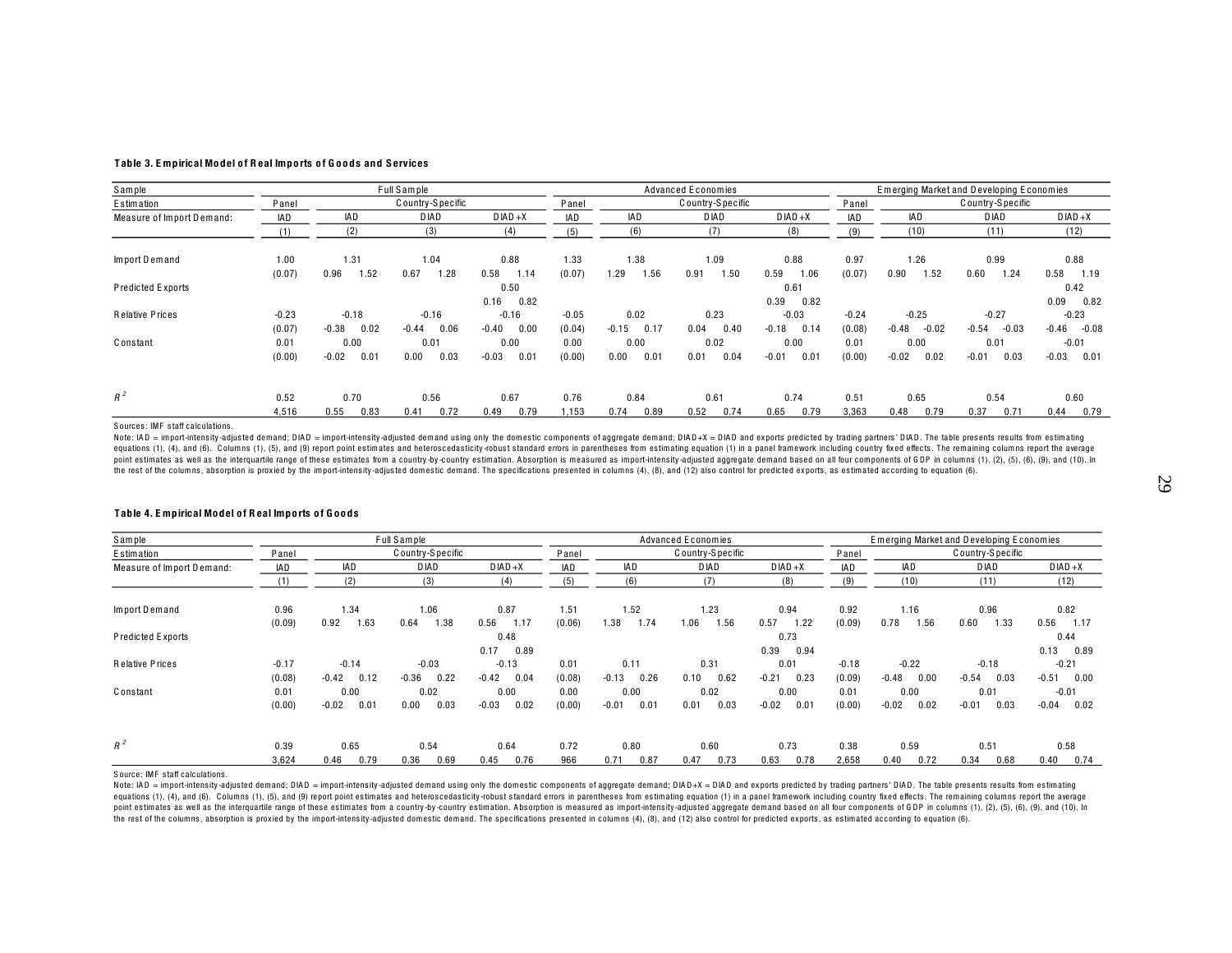| Sample                    |        |                 | Full Sample        |                 |                             |                 | <b>Advanced Economies</b> |                 |            |                 | Emerging Market and Developing Economies |                 |
|---------------------------|--------|-----------------|--------------------|-----------------|-----------------------------|-----------------|---------------------------|-----------------|------------|-----------------|------------------------------------------|-----------------|
| Estimation                | Panel  |                 | C ountry-S pecific |                 | C ountry-S pecific<br>Panel |                 |                           |                 | Panel      |                 | Country-Specific                         |                 |
| Measure of Import Demand: | IAD    | <b>IAD</b>      | D IAD              | $D IAD + X$     | <b>IAD</b>                  | <b>IAD</b>      | <b>DIAD</b>               | $D IAD + X$     | <b>IAD</b> | <b>IAD</b>      | <b>DIAD</b>                              | $D IAD + X$     |
|                           | (1)    | (2)             | (3)                | (4)             | (5)                         | (6)             | (7)                       | (8)             | (9)        | (10)            | (11)                                     | (12)            |
| Import Demand             | 1.42   | 1.13            | 0.95               | 0.93            | 1.14                        | 1.10            | 1.07                      | 0.87            | 1.44       | 1.14            | 0.89                                     | 0.93            |
|                           | (0.33) | 0.72<br>1.81    | 1.43<br>0.49       | 1.42<br>0.41    | (0.14)                      | 1.33<br>0.93    | 0.71<br>1.39              | 1.33<br>0.43    | (0.35)     | 0.70<br>1.97    | 0.36<br>1.44                             | 0.41<br>1.55    |
| Predicted Exports         |        |                 |                    | 0.30            |                             |                 |                           | 0.54            |            |                 |                                          | 0.22            |
|                           |        |                 |                    | 0.91<br>$-0.04$ |                             |                 |                           | 0.91<br>0.26    |            |                 |                                          | $-0.18$<br>0.91 |
| Relative Prices           | 0.04   | $-0.24$         | $-0.20$            | $-0.20$         | $-0.32$                     | $-0.08$         | 0.08                      | $-0.07$         | 0.05       | $-0.29$         | $-0.28$                                  | $-0.23$         |
|                           | (0.21) | $-0.63$<br>0.06 | $-0.61$<br>0.10    | $-0.61$<br>0.10 | (0.11)                      | 0.06<br>$-0.41$ | $-0.33$<br>0.32           | $-0.51$<br>0.17 | (0.21)     | $-0.71$<br>0.05 | $-0.66$<br>0.00                          | $-0.68$<br>0.08 |
| Constant                  | 0.01   | 0.00            | 0.01               | 0.00            | 0.01                        | 0.01            | 0.02                      | 0.01            | 0.01       | 0.00            | 0.01                                     | 0.00            |
|                           | (0.01) | 0.03<br>$-0.02$ | $-0.01$<br>0.04    | $-0.04$<br>0.03 | (0.00)                      | 0.02<br>0.00    | 0.01<br>0.04              | $-0.02$<br>0.02 | (0.01)     | 0.04<br>$-0.03$ | $-0.02$<br>0.04                          | $-0.05$<br>0.04 |
| $R^2$                     | 0.08   | 0.39            | 0.29               | 0.40            | 0.24                        | 0.47            | 0.39                      | 0.46            | 0.08       | 0.38            | 0.26                                     | 0.38            |
|                           | 3,594  | 0.55<br>0.18    | 0.48<br>0.14       | 0.22<br>0.55    | 966                         | 0.30<br>0.60    | 0.22<br>0.51              | 0.32<br>0.59    | 2,628      | 0.16<br>0.54    | 0.45<br>0.13                             | 0.19<br>0.53    |

#### **T ab le 5. E mp irical Mo d el o f R eal Imp o rts o f S ervices**

Source: IMF staff calculations.

Note: IAD = import-intensity-adjusted demand; DIAD = import-intensity-adjusted demand using only the domestic components of aggregate demand; DIAD+X = DIAD and exports predicted by trading partners' DIAD. The table present equations (1), (4), and (6). Columns (1), (5), and (9) report point estimates and heteroscedasticity-robust standard errors in parentheses from estimating equation (1) in a panel framework including country fixed effects. point estimates as well as the interquartile range of these estimates from a country-by-country estimation. Absorption is measured as import-intensity-adjusted aggregate demand based on all four components of GDP in column the rest of the columns, absorption is proxied by the import-intensity-adjusted domestic demand. The specifications presented in columns (4), (8), and (12) also control for predicted exports, as estimated according to equa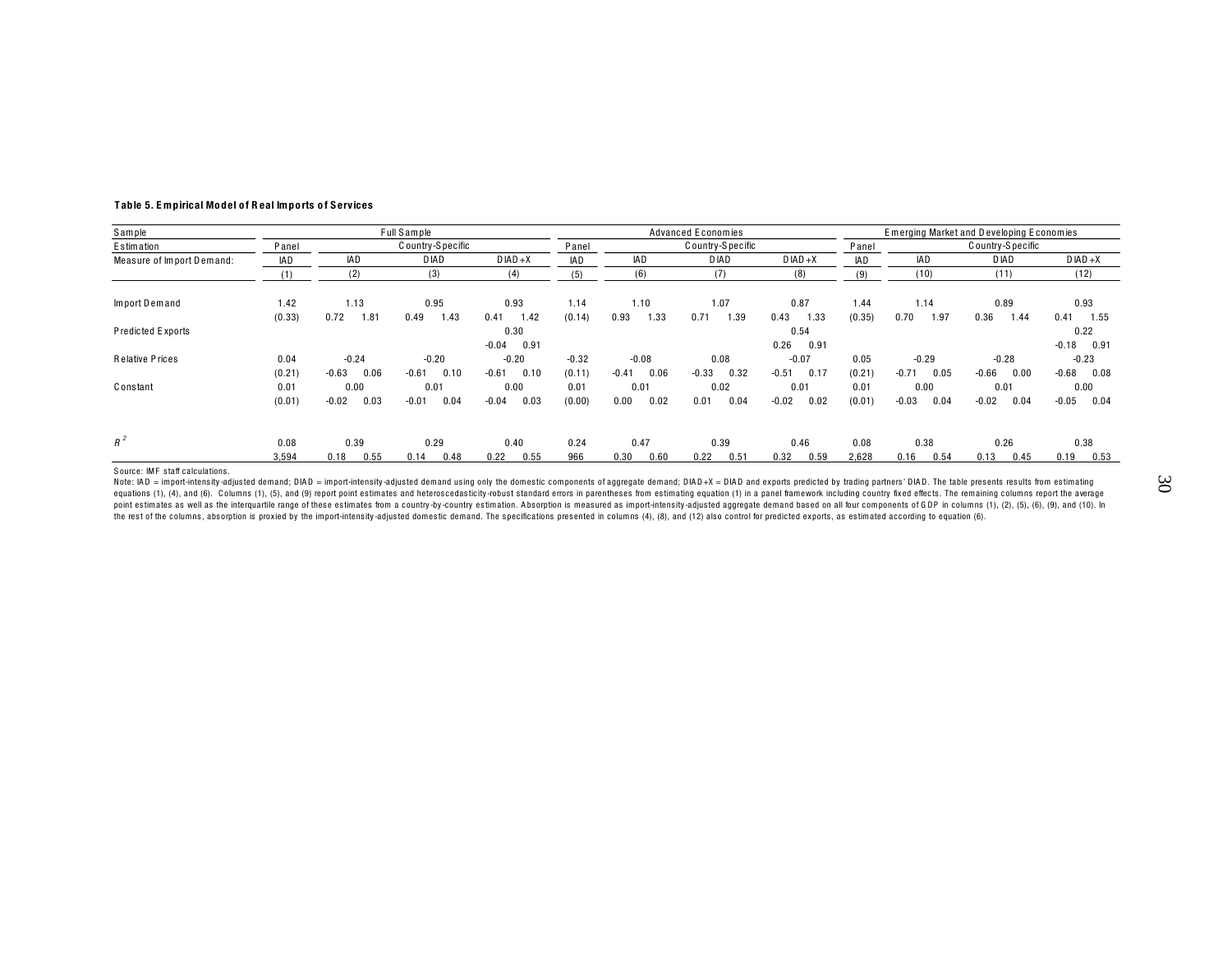|                         |          | Full Sample |           |          | Advanced Economies |          | Emerging Market and  |             |           |  |  |
|-------------------------|----------|-------------|-----------|----------|--------------------|----------|----------------------|-------------|-----------|--|--|
|                         |          |             |           |          |                    |          | Developing Economies |             |           |  |  |
|                         | IAD      | <b>DIAD</b> | $D IAD+X$ | IAD      | <b>DIAD</b>        | $DIAD+X$ | IAD                  | <b>DIAD</b> | $D IAD+X$ |  |  |
|                         | (1)      | (2)         | (3)       | (4)      | (5)                | (6)      | 71                   | (8)         | (9)       |  |  |
| Indicator $1985 - 2011$ | 0.003    | 0.001       | 0.001     | 0.003    | 0.001              | 0.001    | 0.003                | 0.000       | 0.002     |  |  |
|                         | (0.002)  | (0.003)     | (0.002)   | (0.002)  | (0.003)            | (0.002)  | (0.005)              | (0.007)     | (0.006)   |  |  |
| Indicator 2012-16       | $-0.009$ | $-0.023$    | $-0.016$  | $-0.005$ | $-0.014$           | $-0.009$ | $-0.017$             | $-0.040$    | $-0.028$  |  |  |
|                         | (0.003)  | (0.004)     | (0.003)   | (0.002)  | (0.003)            | (0.003)  | (0.006)              | (0.007)     | (0.007)   |  |  |
| Number of Observations  | 3531     | 3531        | 3531      | 942      | 942                | 942      | 2589                 | 2589        | 2589      |  |  |

Table 6. Residuals: Real Goods Import Growth

Sources: IMF staff calculations

Notes: IAD = import-intensity-adjusted demand; DIAD = import-intensity-adjusted demand using only the domestic components of aggregate demand; DIAD+X = DIAD and exports predicted by trading partners' DIAD. The table reports point estimates and heteroscedasticity-robust standard errors in parentheses from estimating equation (7). Regressions are weighted by countries' nominal goods import shares.

#### Table 7. Residuals: Real Services Import Growth

|                         |                     | Full Sample |           |          | Advanced Economies |           | Emerging Market and<br>Developing Economies |             |           |  |  |
|-------------------------|---------------------|-------------|-----------|----------|--------------------|-----------|---------------------------------------------|-------------|-----------|--|--|
|                         |                     |             |           |          |                    |           |                                             |             |           |  |  |
|                         | IAD                 | <b>DIAD</b> | $D IAD+X$ | IAD      | <b>DIAD</b>        | $D IAD+X$ | IAD                                         | <b>DIAD</b> | $D IAD+X$ |  |  |
|                         | $\scriptstyle{(1)}$ | (2)         | (3)       | (4)      | (5)                | (6)       |                                             | (8)         | (9)       |  |  |
| Indicator $1985 - 2011$ | 0.002               | 0.001       | 0.002     | $-0.001$ | $-0.002$           | $-0.001$  | 0.010                                       | 0.014       | 0.010     |  |  |
|                         | (0.003)             | (0.003)     | (0.003)   | (0.002)  | (0.002)            | (0.002)   | (0.012)                                     | (0.012)     | (0.011)   |  |  |
| Indicator $2012 - 16$   | 0.009               | $-0.001$    | 0.000     | 0.008    | 0.005              | 0.004     | 0.012                                       | $-0.014$    | $-0.011$  |  |  |
|                         | (0.006)             | (0.006)     | (0.006)   | (0.004)  | (0.004)            | (0.004)   | (0.017)                                     | (0.018)     | (0.018)   |  |  |
| Number of Observations  | 3465                | 3465        | 3465      | 941      | 941                | 941       | 2524                                        | 2524        | 2524      |  |  |

#### Sources: IMF staff calculations

Notes: IAD = import-intensity-adjusted demand; DIAD = import-intensity-adjusted demand using only the domestic components of aggregate demand; DIAD+X = DIAD and exports predicted by trading partners' DIAD. The table reports point estimates and heteroscedasticity-robust standard errors in parentheses from estimating equation (7). Regressions are weighted by countries' nominal goods import shares.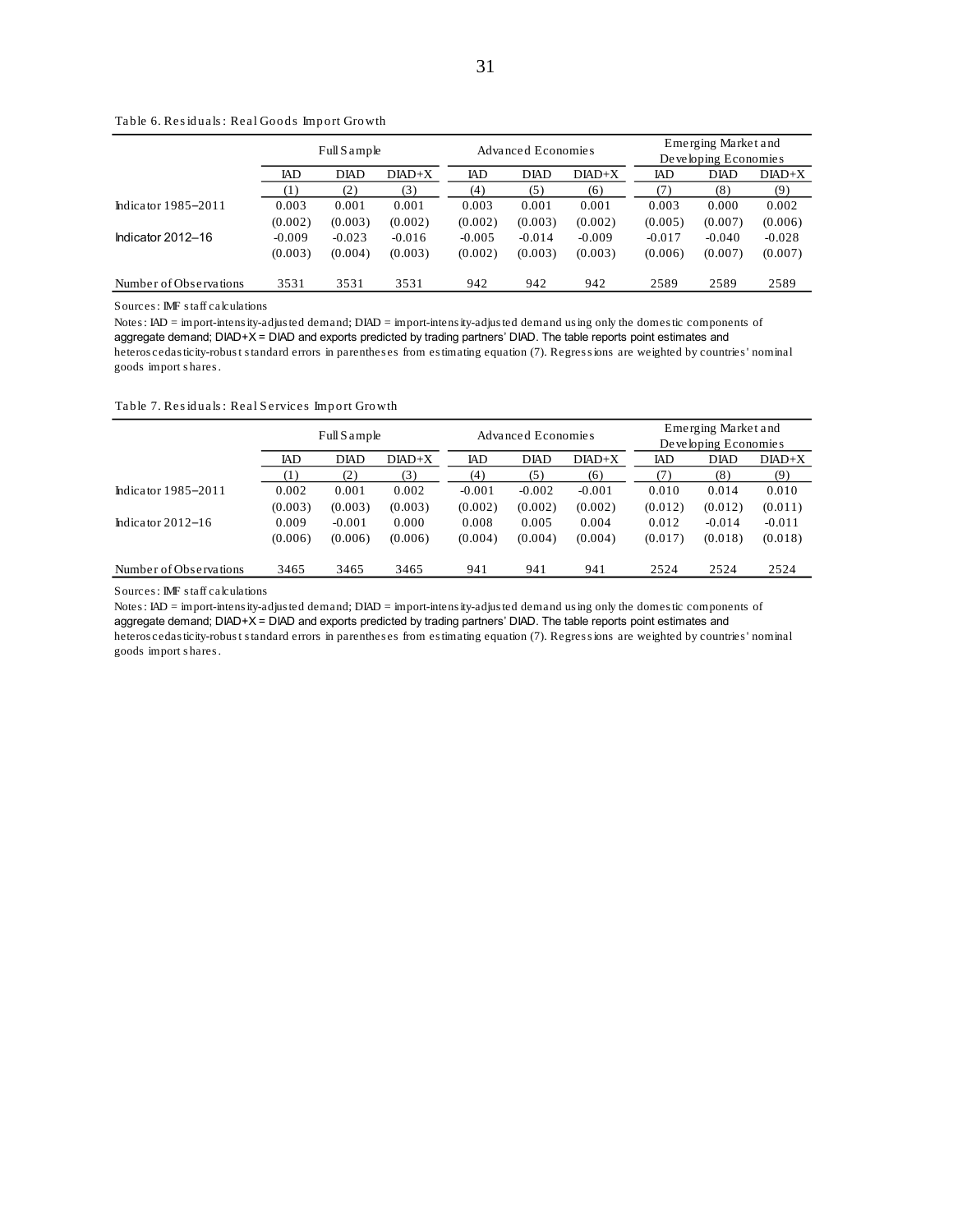|                                                          |            |            |               |             |            |             | Import growth predicted by IAD model and its components |                  |            |             |            |            |             | Import growth predicted by $DIAD+X$ model and its components |                  |
|----------------------------------------------------------|------------|------------|---------------|-------------|------------|-------------|---------------------------------------------------------|------------------|------------|-------------|------------|------------|-------------|--------------------------------------------------------------|------------------|
|                                                          | Actual     | Overa1     | $\mathcal{C}$ | $\mathsf G$ | $\bf{I}$   | $\mathbf X$ | Relative<br>Prices                                      | Const            | Overall    | $\mathbf C$ | G          | $\perp$    | $\mathbf X$ | Relative<br>Prices                                           | Const            |
|                                                          | (1)        | (2)        | (3)           | (4)         | (5)        | (6)         | (7)                                                     | (8)              | (9)        | (10)        | (11)       | (12)       | (13)        | (14)                                                         | (15)             |
| 1985-2007                                                | 8.1        | 8.0        | 1.4           | 0.7         | 2.7        | 4.6         | 0.3                                                     | $-1.9$           | 7.8        | 1.5         | 0.8        | 2.9        | 4.6         | 0.3                                                          | $-2.3$           |
| 2003-2007<br>2012-2016                                   | 9.0<br>2.2 | 8.9<br>3.1 | 1.4<br>0.9    | 0.7<br>0.4  | 3.5<br>1.4 | 4.8<br>1.8  | 0.2<br>0.2                                              | $-1.7$<br>$-1.7$ | 9.2<br>3.6 | 1.5<br>1.0  | 0.7<br>0.4 | 3.6<br>1.6 | 5.2<br>2.7  | 0.3<br>0.1                                                   | $-2.1$<br>$-2.1$ |
| Average Growth in 2012-16 minus average growth in:       |            |            |               |             |            |             |                                                         |                  |            |             |            |            |             |                                                              |                  |
| 1985-2007                                                | $-5.9$     | $-4.9$     | $-0.5$        | $-0.3$      | $-1.3$     | $-2.8$      | $-0.1$                                                  | 0.2              | $-4.1$     | $-0.5$      | $-0.3$     | $-1.3$     | $-1.8$      | $-0.3$                                                       | 0.2              |
| 2003-2007                                                | $-6.8$     | $-5.8$     | $-0.5$        | $-0.2$      | $-2.0$     | $-3.0$      | 0.0                                                     | 0.0              | $-5.6$     | $-0.5$      | $-0.3$     | $-2.1$     | $-2.5$      | $-0.3$                                                       | 0.0              |
| Fraction of the Import Growth Decline Predicted by Model |            |            |               |             |            |             |                                                         |                  |            |             |            |            |             |                                                              |                  |
| 1985-2007                                                |            | 0.84       |               |             |            |             |                                                         |                  | 0.71       |             |            |            |             |                                                              |                  |
| 2003-2007                                                |            | 0.86       |               |             |            |             |                                                         |                  | 0.83       |             |            |            |             |                                                              |                  |

Table 8. Decomposing the Decline in Real Goods Import Growth: Full Sample

Source: IMF staff calculations.

Notes: IAD = import-intensity-adjusted demand; DIAD = import-intensity-adjusted demand using only the domestic components of aggregate demand; DIAD+X = DIAD and exports predicted by trading partners' DIAD. The table reports actual and predicted real goods import growth rates. Individual economies' growth rates are aggregated using average import shares over the 1985–2016 period to minimize fluctuations in the contribution of the constant to aggregate import growth. Columns (2)–(8) decompose predicted import growth based on equation (1). Columns (9)–(15) decompose predicted import growth based on equation (6), with column (13) denoting the contribution of export growth predicted based on trading partners' import-intensity-adjusted domestic demand.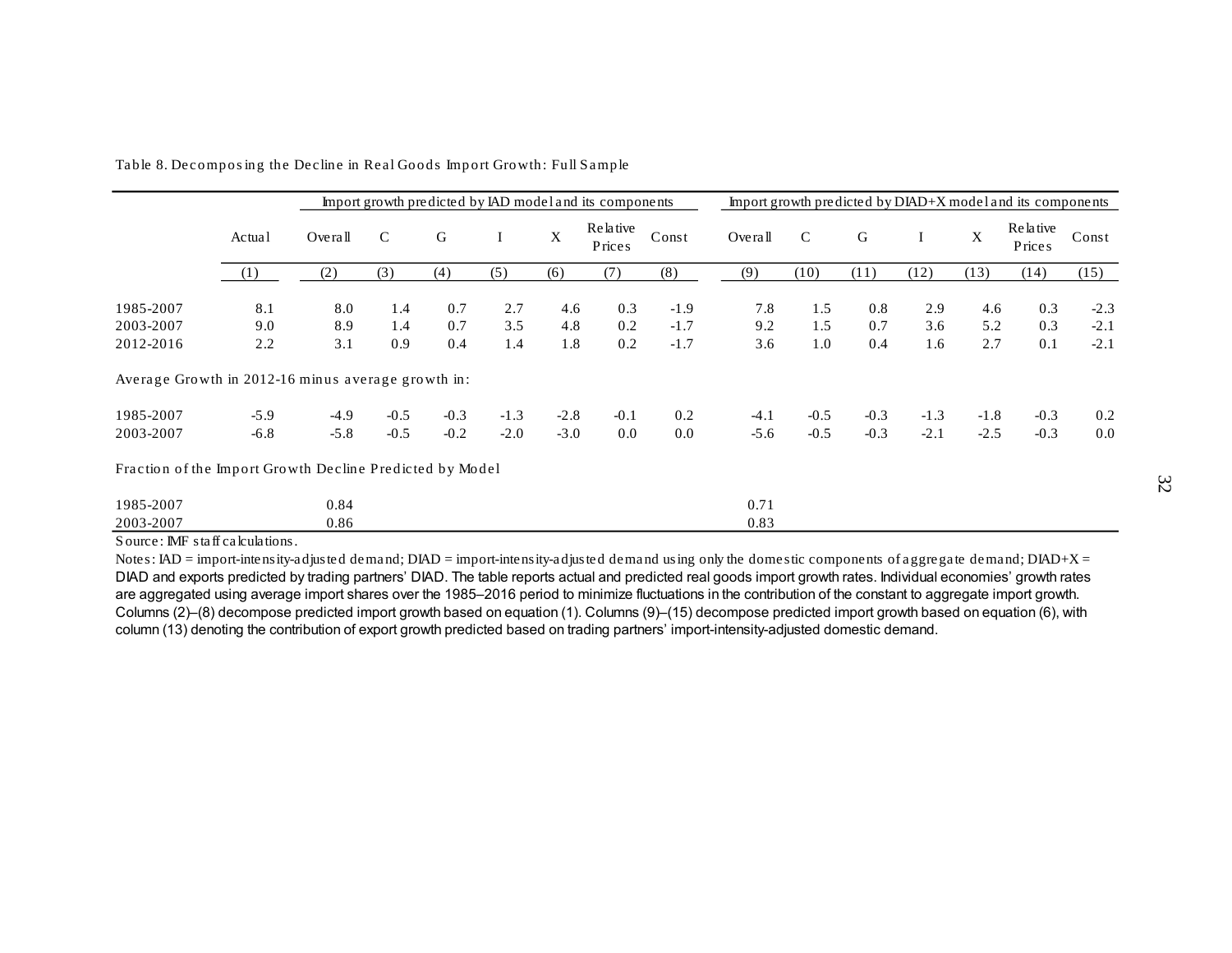|                                                          |        |        |               |        |              |             | Import growth predicted by IAD model and its components |        |         |             |        |        |             | Import growth predicted by DIAD+X model and its components |        |
|----------------------------------------------------------|--------|--------|---------------|--------|--------------|-------------|---------------------------------------------------------|--------|---------|-------------|--------|--------|-------------|------------------------------------------------------------|--------|
|                                                          | Actual | Oven   | $\mathcal{C}$ | G      | <sup>1</sup> | $\mathbf X$ | Relative<br><b>Prices</b>                               | Const  | Overall | $\mathbf C$ | G      | 1      | $\mathbf X$ | Relative<br>Prices                                         | Const  |
|                                                          | (1)    | (2)    | (3)           | (4)    | (5)          | (6)         | (7)                                                     | (8)    | (9)     | (10)        | (11)   | (12)   | (13)        | (14)                                                       | (15)   |
| 1985-2007                                                | 6.8    | 6.9    | 1.1           | 0.5    | 2.0          | 4.0         | 0.1                                                     | $-0.8$ | 6.7     | 1.2         | 0.5    | 2.0    | 4.0         | 0.1                                                        | $-1.0$ |
| 2003-2007                                                | 6.9    | 6.8    | 0.9           | 0.4    | 2.0          | 4.1         | 0.1                                                     | $-0.7$ | 7.4     | 1.0         | 0.3    | 1.8    | 4.9         | 0.2                                                        | $-0.9$ |
| 2012-2016                                                | 2.3    | 2.8    | 0.6           | 0.2    | 1.0          | 1.8         | 0.0                                                     | $-0.7$ | 3.2     | 0.6         | 0.1    | 1.1    | 2.4         | $-0.2$                                                     | $-0.9$ |
| Average Growth in 2012-16 minus average growth in:       |        |        |               |        |              |             |                                                         |        |         |             |        |        |             |                                                            |        |
| 1990-2007                                                | $-4.4$ | $-4.1$ | $-0.6$        | $-0.3$ | $-1.0$       | $-2.2$      | $-0.1$                                                  | 0.1    | $-3.5$  | $-0.5$      | $-0.3$ | $-0.9$ | $-1.6$      | $-0.2$                                                     | 0.1    |
| 2003-2007                                                | $-4.6$ | $-4.0$ | $-0.3$        | $-0.2$ | $-1.0$       | $-2.4$      | $-0.1$                                                  | 0.0    | $-4.2$  | $-0.3$      | $-0.2$ | $-0.7$ | $-2.5$      | $-0.4$                                                     | 0.0    |
| Fraction of the Import Growth Decline Predicted by Model |        |        |               |        |              |             |                                                         |        |         |             |        |        |             |                                                            |        |
| 1985-2007                                                |        | 0.91   |               |        |              |             |                                                         |        | 0.79    |             |        |        |             |                                                            |        |
| 2003-2007                                                |        | 0.88   |               |        |              |             |                                                         |        | 0.92    |             |        |        |             |                                                            |        |

Table 9. Decomposing the Decline in Real Goods Import Growth: Advanced Economies

Source: IMF staff calculations.

Notes: IAD = import-intensity-adjusted demand; DIAD = import-intensity-adjusted demand using only the domestic components of aggregate demand; DIAD+X = DIAD and exports predicted by trading partners' DIAD. The table reports actual and predicted real goods import growth rates. Individual economies' growth rates are aggregated using average import shares over the 1985–2016 period to minimize fluctuations in the contribution of the constant to aggregate import growth. Columns (2)–(8) decompose predicted import growth based on equation (1). Columns (9)–(15) decompose predicted import growth based on equation (6), with column (13) denoting the contribution of export growth predicted based on trading partners' import-intensity-adjusted domestic demand.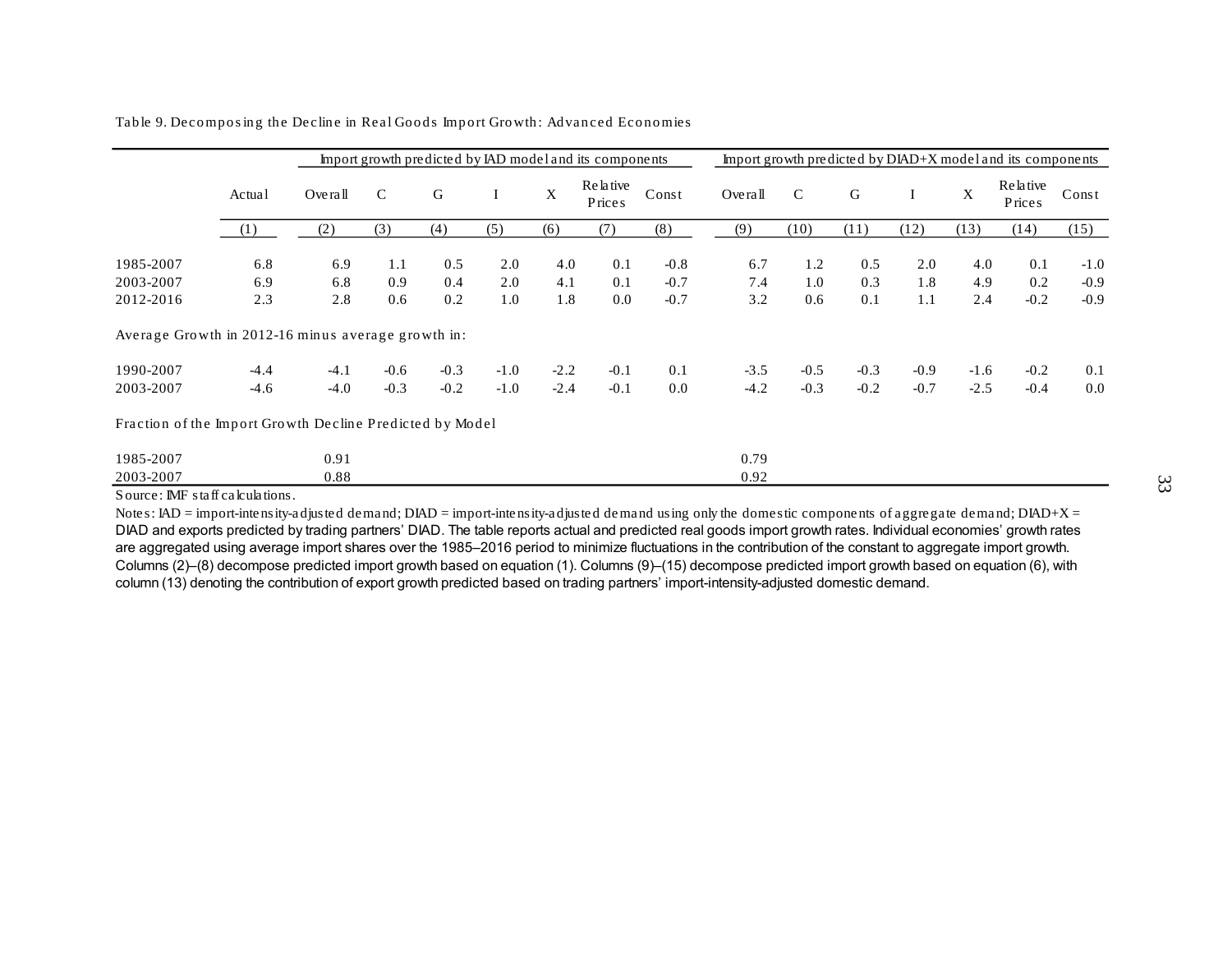|                                                          |             |             |              |            |            |             | Import growth predicted by IAD model and its components |                  |             |             |            |            |             | Import growth predicted by DIAD+X model and its components |                  |
|----------------------------------------------------------|-------------|-------------|--------------|------------|------------|-------------|---------------------------------------------------------|------------------|-------------|-------------|------------|------------|-------------|------------------------------------------------------------|------------------|
|                                                          | Actual      | Overall     | $\mathsf{C}$ | G          | $\bf{I}$   | $\mathbf X$ | Relative<br>Price <sub>s</sub>                          | Const            | Overall     | $\mathbf C$ | G          | I          | $\mathbf X$ | Relative<br>Prices                                         | Const            |
|                                                          | (1)         | (2)         | (3)          | (4)        | (5)        | (6)         | (7)                                                     | (8)              | (9)         | (10)        | (11)       | (12)       | (13)        | (14)                                                       | (15)             |
| 1985-2007                                                | 11.1        | 10.4        | 2.2          | 1.3        | 4.5        | 6.3         | 0.8                                                     | $-4.6$           | 10.3        | 2.4         | 1.5        | 5.1        | 6.0         | 0.9                                                        | $-5.7$           |
| 2003-2007<br>2012-2016                                   | 13.7<br>1.9 | 13.6<br>3.7 | 2.7<br>1.6   | 1.4<br>1.0 | 6.9<br>2.4 | 6.5<br>2.1  | 0.3<br>0.7                                              | $-4.1$<br>$-4.1$ | 13.5<br>4.8 | 2.9<br>1.8  | 1.5<br>1.1 | 7.8<br>2.7 | 5.8<br>3.6  | 0.6<br>0.7                                                 | $-5.1$<br>$-5.1$ |
| Average Growth in 2012-16 minus average growth in:       |             |             |              |            |            |             |                                                         |                  |             |             |            |            |             |                                                            |                  |
| 1985-2007                                                | $-9.2$      | $-6.8$      | $-0.5$       | $-0.3$     | $-2.1$     | $-4.2$      | $-0.1$                                                  | 0.5              | $-5.5$      | $-0.6$      | $-0.4$     | $-2.4$     | $-2.5$      | $-0.3$                                                     | 0.6              |
| 2003-2007                                                | $-11.8$     | $-9.9$      | $-1.0$       | $-0.4$     | $-4.5$     | $-4.4$      | 0.4                                                     | 0.0              | $-8.8$      | $-1.0$      | $-0.4$     | $-5.1$     | $-2.3$      | 0.1                                                        | 0.0              |
| Fraction of the Import Growth Decline Predicted by Model |             |             |              |            |            |             |                                                         |                  |             |             |            |            |             |                                                            |                  |
| 1985-2007                                                |             | 0.74        |              |            |            |             |                                                         |                  | 0.60        |             |            |            |             |                                                            |                  |
| 2003-2007                                                |             | 0.84        |              |            |            |             |                                                         |                  | 0.74        |             |            |            |             |                                                            |                  |

Table 10. Decomposing the Decline in Real Goods Import Growth: Emerging Market and Developing Economies

Source: IMF staff calculations

Notes: IAD = import-intensity-adjusted demand; DIAD = import-intensity-adjusted demand using only the domestic components of aggregate demand; DIAD+X = DIAD and exports predicted by trading partners' DIAD. The table reports actual and predicted real goods import growth rates. Individual economies' growth rates are aggregated using average import shares over the 1985–2016 period to minimize fluctuations in the contribution of the constant to aggregate import growth. Columns (2)–(8) decompose predicted import growth based on equation (1). Columns (9)–(15) decompose predicted import growth based on equation (6), with column (13) denoting the contribution of export growth predicted based on trading partners' import-intensity-adjusted domestic demand.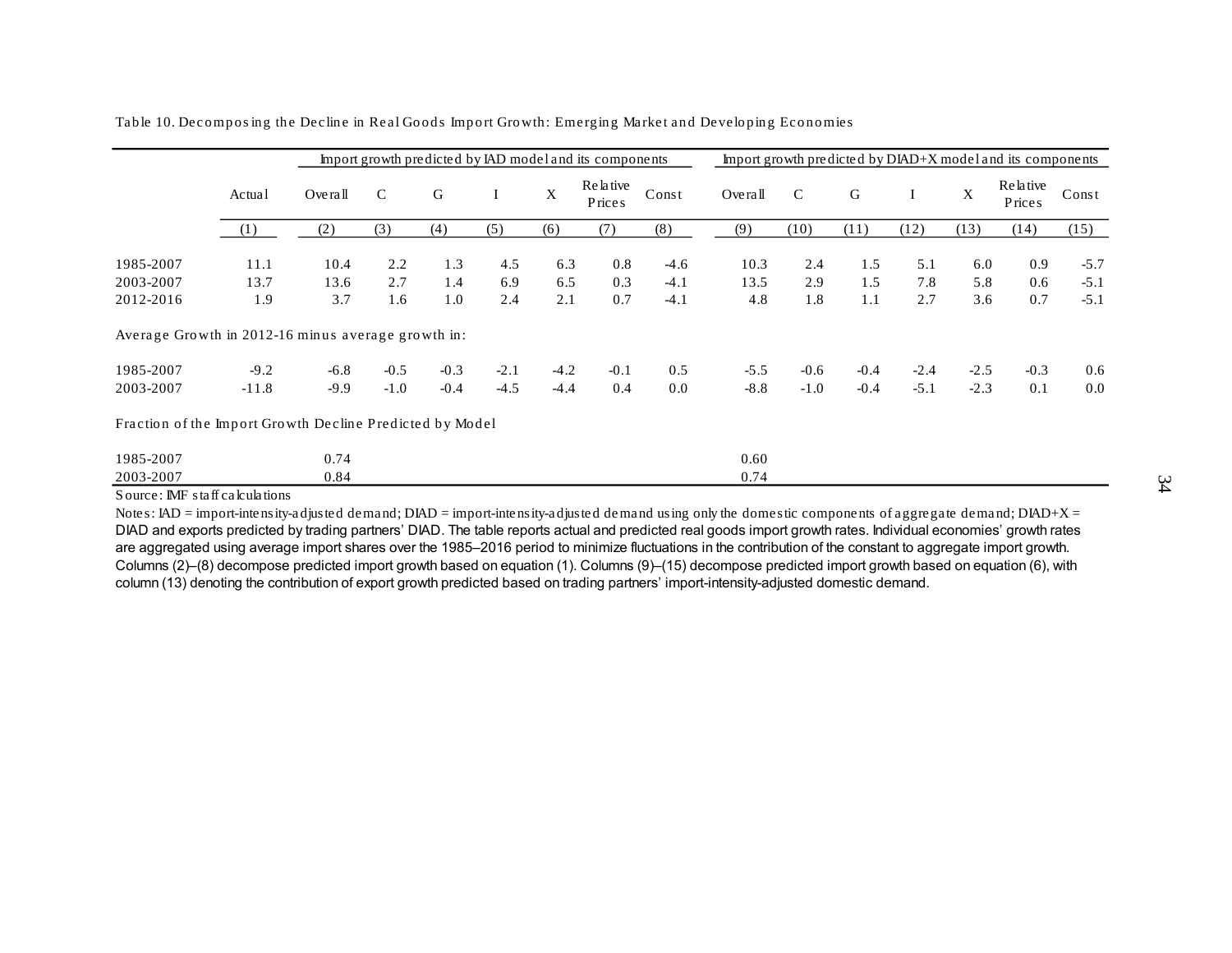#### **REFERENCES**

- Alessandria, George and Horag Choi. 2016. "The Dynamics of the U.S. Trade Balance and Real Exchange Rate: The J Curve and Trade Costs?" mimeo.
- Alessandria, George, Joseph Kaboski, and Virgiliu Midrigan. 2013. "Trade Wedges, Inventories and International Business Cycles." *Journal of Monetary Economics* 60: 1-20
- Amiti, Mary, Tyler Bodine-Smith, Colin Hottman, and Logan Lewis (2016) "What's driving the recent slump in US imports?" Federal Reserve Board, IFDP note.
- Aslam, Aqib, Emine Boz, Eugenio Cerutti, Marcos Poplawski-Ribeiro and Petia Topalova (forthcoming) "Explaining the Global Trade Slowdown: The Role of Trade Costs and Global Value Chain Participation." IMF Working Paper, forthcoming.
- Boz, Emine, Matthieu Bussière, Clément Marsilli, 2015. "Recent slowdown in global trade: Cyclical or Structural?" In Bernard Hoekman. 2015. *The Global Trade Slowdown:* A New Normal? Vox EU E-book, Chapter 3 (London: Centre for Economic Policy Research) http://www.voxeu.org/article/recent-slowdown-global-trade
- Bussière, Matthieu, Giovanni Callegari, Fabio Ghironi, Giulia Sestieri, and Norihiko Yamano. 2013. "Estimating Trade Elasticities: Demand Composition and the Trade Collapse of 2008–09." *American Economic Journal: Macroeconomics* 5 (3): 118–51.
- Chari, Varadarajan V., Patrick J. Kehoe, Ellen McGrattan, 2007. "Business Cycle Accounting." *Econometrica* 75 (3): 781:836.
- Constantinescu, Cristina, Aaditya Mattoo, and Michele Ruta, 2015. "The Global Trade Slowdown: Cyclical or Structural?" IMF Working Paper No. 15/6 (Washington: International Monetary Fund).
- Dekle, Robert, Jonathan Eaton and Samuel Kortum, 2007. "Unbalanced Trade." *American Economic Review: Papers and Proceedings* 67 (4): 351-5.
- Eaton, Jonathan and Samuel Kortum, 2002. "Technology, Geography, and Trade." *Econometrica* 70 (5): 1741-79.
- Eaton, Jonathan, Samuel Kortum, Brent Neiman, John Romalis, 2010. "Trade and the Global Recession." National Bank of Belgium Working Paper Research No. 196, October, Brussels.
- Eaton, Jonathan, Samuel Kortum, Brent Neiman, John Romalis, 2016. "Trade and the Global Recession." *American Economic Review,* 106(11): 3401-38.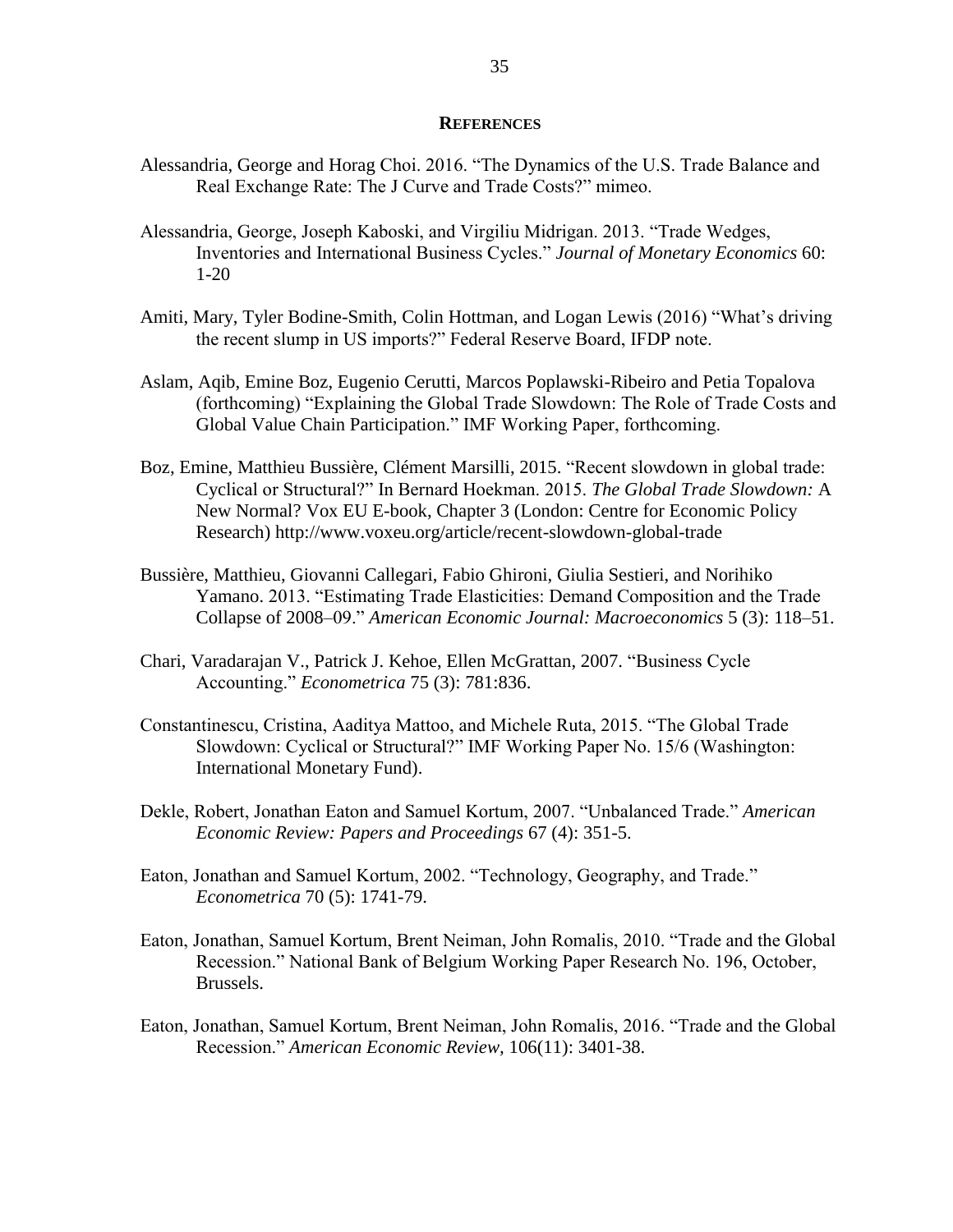- European Central Bank, IRC Trade Task Force (2016) "Understanding the weakness in global trade: What is the new normal?", ECB Occasional Paper, No 178.
- Freund, Caroline, 2016. "The Global Trade Slowdown and Secular Stagnation," Peterson Institute of International Economics blog, https://piie.com/blogs/trade-investmentpolicy-watch/global-trade-slowdown-and-secular-stagnation
- Hoekman, Bernard, ed. 2015. *The Global Trade Slowdown: A New Normal*? Available at http://voxeu.org/sites/default/files/file/Global%20Trade%20Slowdown\_nocover.pdf.
- Hong, Gee Hee, Jaewoo Lee, Wei Liao and Dulani Seneviratne. 2016. "China and Asia in the Global Trade Slowdown." IMF Working Paper 16/105 (Washington: International Monetary Fund).
- International Monetary Fund (IMF). 2015a. April 2015 *World Economic Outlook* (Box 1.2. "Understanding the Role of Cyclical and Structural Factors in the Global Trade Slowdown.") Washington.
- International Monetary Fund (IMF). 2015b. April 2015 *World Economic Outlook,* "Private Investment: What is the Holdup?" Chapter 4, Washington.
- \_\_\_\_\_. 2016a. April 2016 *World Economic Outlook*, "Understanding the Slowdown in Capital Flows to Emerging Markets," Chapter 2, Washington.
- \_\_\_\_\_. 2016b. October 2016 *World Economic Outlook*, Chapter 2, "Global Trade: What's Behind the Slowdown?" Chapter 2, Washington.
- Jääskelä, Jarkko and Thomas Mathews. 2015. "Explaining the Slowdown in Global Trade." Reserve Bank of Australia Bulletin, September, 39-46.
- Kindberg-Hanlon, Gene, and David Young. 2016. "The world trade [slowdown](https://bankunderground.co.uk/2016/12/12/the-world-trade-slowdown-redux/) (redux)", Bank of England Blog.
- Levchenko, Andrei, Logan Lewis, and Linda Tesar. 2010. "The Collapse of International Trade during the 2008–09 Crisis: In Search of the Smoking Gun." *IMF Economic Review*, 58(2): 214–253.
- Lewis, Logan, and Ryan Monarch (2016) "Causes of the global trade slowdown", Federal Reserve Board, IFDP Note, Washington: Board of Governors of the Federal Reserve System, November.
- Martinez-Martin, Jaime. 2016. "Breaking Down World Trade Elasticities: A Panel ECM Approach." Bank of Spain Working Paper No. 1614.
- Morel, Louis. 2015. "Sluggish Exports in Advanced Economies: How Much is Due to Demand" Bank of Canada Discussion Paper No. 2015-3.